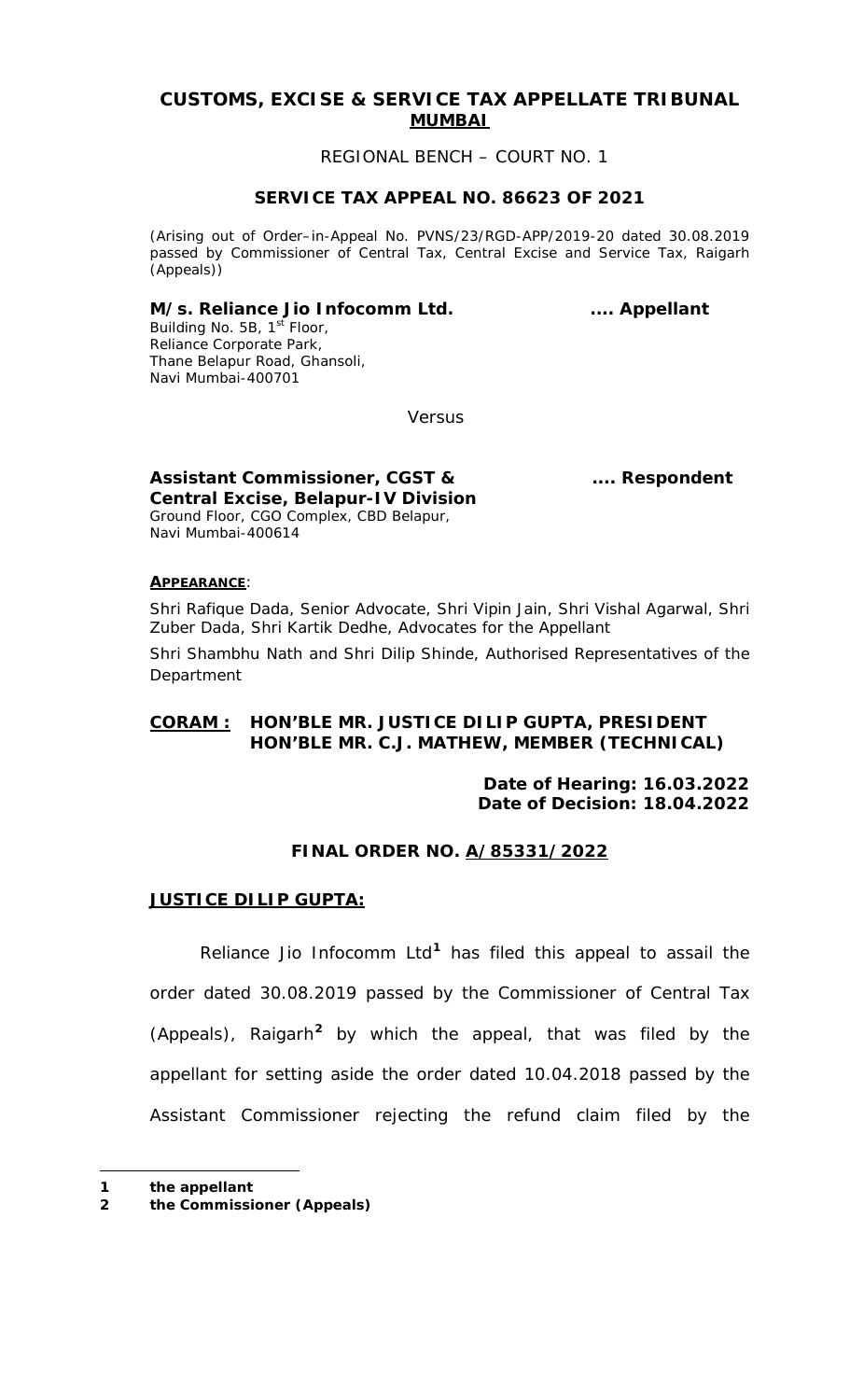appellant under section 11B of the Central Excise Act, 1944 as made applicable to service tax matters by section 83 of the Finance Act 1994**[3](#page-0-2)**, has been dismissed.

2. The appellant is a telecom operator and claims to be offering Long Term Evolution-Fourth Generation**[4](#page-1-0)** wireless telecommunications. For the purpose of rendering such telecommunication services, various monopoles, masts, poles and telecom towers which house the radio transmission and reception equipments such as antennas, routers, switches and electrical utility items like SMPs and battery have been installed by the appellant across the country. Monopoles, masts, poles and telecom towers shall collectively, for the sake of convenience, be called as 'towers', though they are known as separate articles in the market.

- 3. The dispute in the present appeal is:
	- **a)** Whether the appellant is justified in availing CENVAT credit of central excise duty paid on towers, doors, racks, fall arrestor system, insulation material etc. as inputs and/or capital goods as defined in rules 2(k) and 2(a) of the CENVAT Credit Rules, 2004**[5](#page-1-0)** during the period from March 2014 to June 2017 for payment of service tax on the telecommunication services provided by the appellant; and
	- **b)** Whether the appellant is entitled to refund of the said CENVAT credit, which was reversed by it 'under protest' on 29.06.2017 21.09.2017 and 14.10.2017, without there being either a determination on the issue of eligibility to avail CENVAT credit or issue of a show cause notice.
- <span id="page-1-0"></span>**3 the Finance Act**

l

<span id="page-1-1"></span>**<sup>4</sup> LTE 4G 5 the 2004 Rules**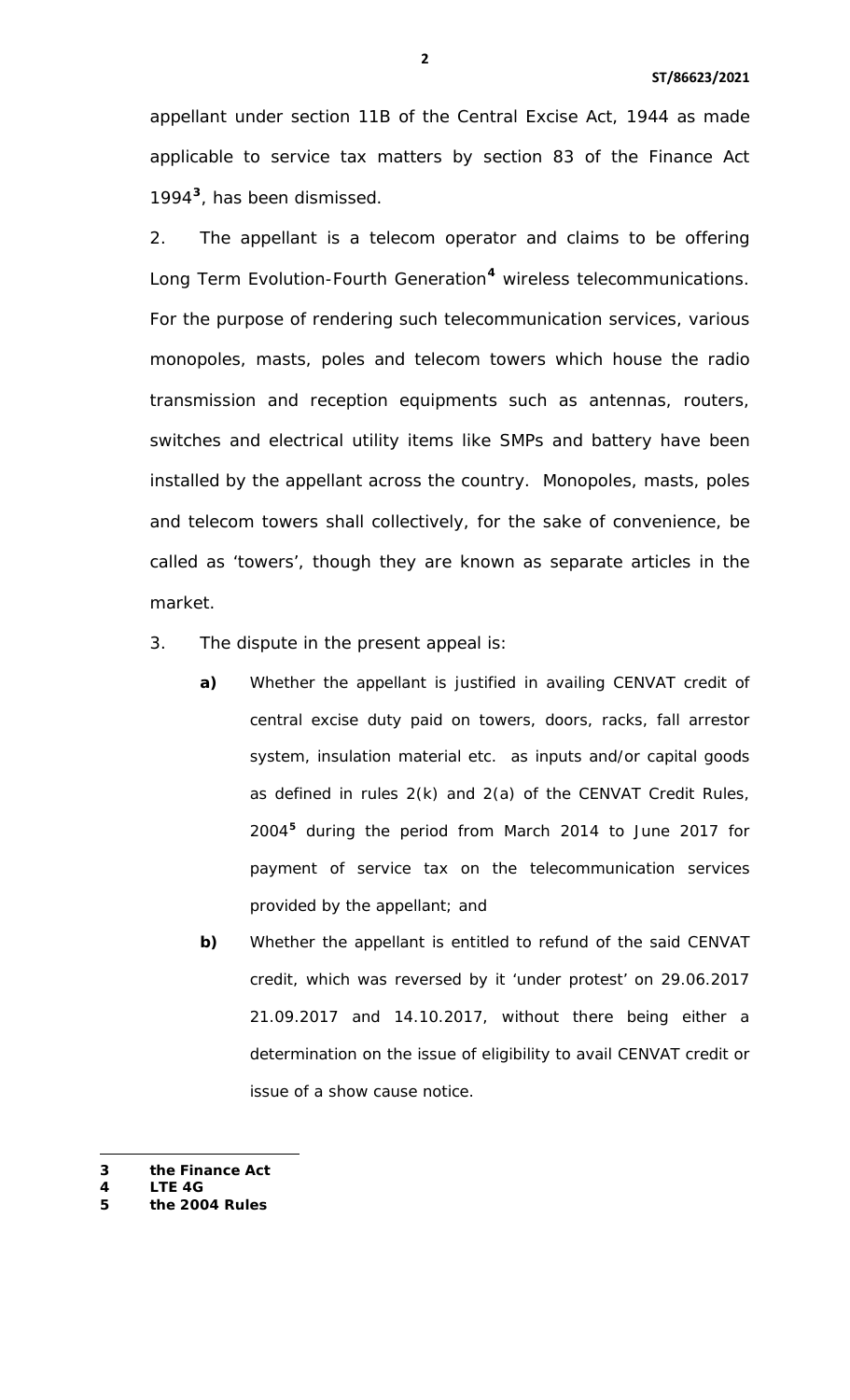5. The appellant claims that the 4G towers installed by it are different from the 2G/3G towers that used to be installed earlier by other operators for the reason that the towers of the appellant are merely fastened above the ground on a foundation using **nuts and bolts,** unlike the towers of operators providing 2G/3G services whose towers were **embedded in the earth**. According to the appellant, the towers installed by it can be moved to other locations and in fact, have been moved on several occasions without causing any damage to the towers.

6. The department conducted an audit of the records of the appellant for the period April 2010 to September 2015 and the appellant was called upon to explain its eligibility to credit availed on towers. The appellant submitted an explanation but by a letter dated 03.11.2015 the Superintendent issued an audit report stating that the appellant had wrongly availed credit on telecom towers.

7. The appellant, thereafter, reversed CENVAT credit amounting to Rs.2,53,53,30,484/- 'under protest'. The said credit was availed during the period March 2014 to June 2017, out of which credit of Rs.2,44,03,60,834/- was availed as 'inputs' and credit of Rs.9,49,69,650/- was availed as 'capital goods'.

8. Soon after the reversals were made, the appellant was advised that such reversal of credit was not warranted in the absence of any show cause notice or determination of liability and in any event, the judgments of the Bombay High Court in **Bharti Airtel Ltd.** vs. **Commissioner of Central Excise, Pune-III[6](#page-1-1)** and **Vodafone India Ltd.** vs. **Commissioner of Central Excise, Mumbai-II[7](#page-2-0)** did not

<span id="page-2-1"></span> $\overline{a}$ 

<span id="page-2-0"></span>**<sup>6</sup> 2014 (35) S.T.R. 865 (Bom.)**

**<sup>7</sup> 2015 (40) S.T.R. 422 (Bom.)**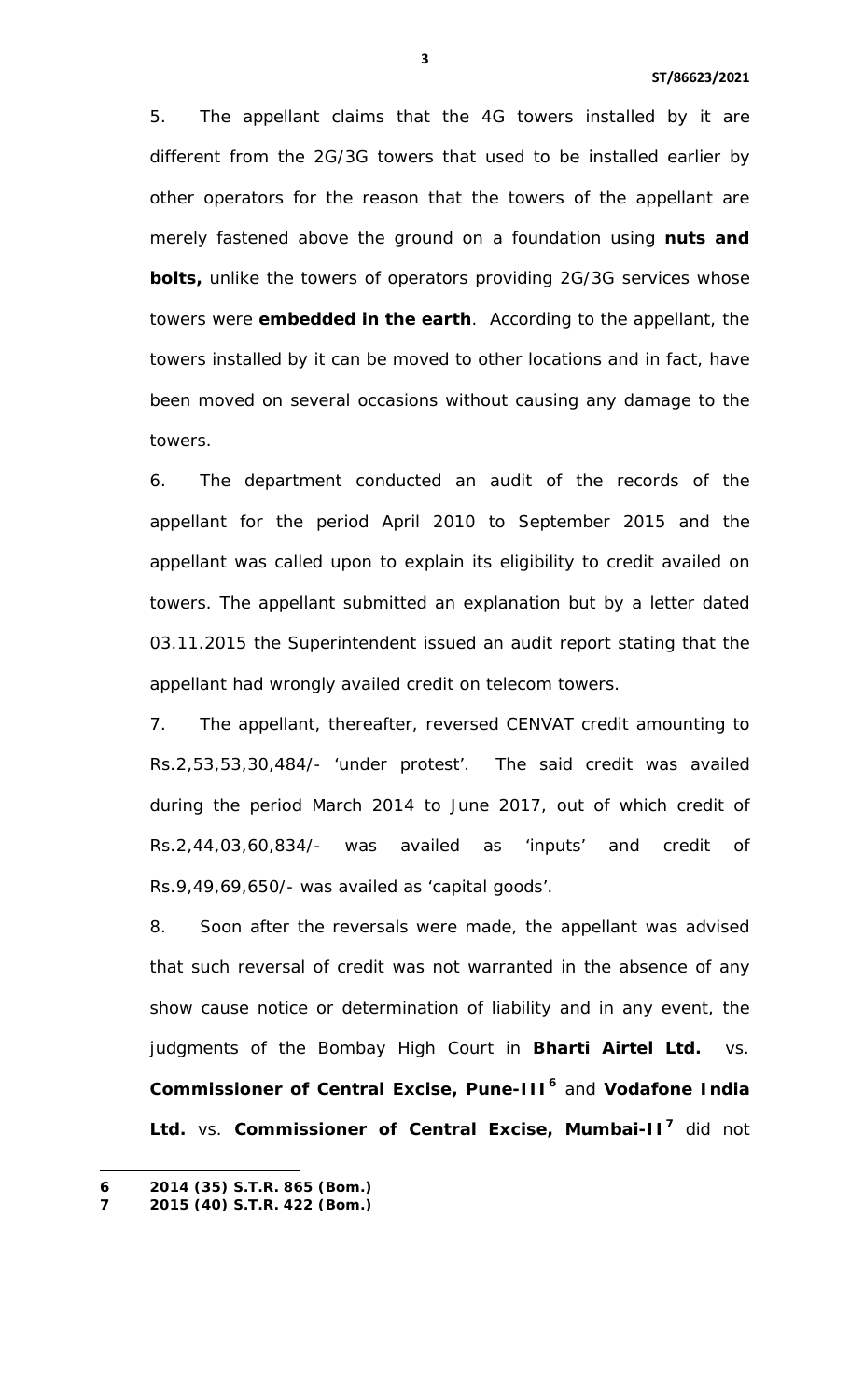apply to the facts of the case of the appellant. Accordingly, the appellant filed a claim for refund of the credit reversed by an application dated 10.11.2017 pointing out that the telecom towers installed by it were movable in nature since they were merely fixed with nuts and bolts on a foundation and not embedded in the earth as a result of which they could be dismantled and relocated without causing any damage.

9. The Assistant Commissioner, Belapur, however, issued a show cause notice dated 17.01.2018 alleging that the goods on which CENVAT credit had been availed were neither 'capital goods' nor 'inputs' as defined under the 2004 Rules as they were 'attached to the earth', being immovable structures 'fixed to ground'. The show cause notice also relied on the judgment of the Bombay High Court in **Bharti Airtel** and alleged that since the said goods were immovable property, credit was not admissible. Accordingly, the show cause notice proposed to reject the refund application.

10. The appellant filed a detail reply dated 07.02.2018 to the aforesaid show cause notice and justified its eligibility to avail credit and also its entitlement to claim refund.

11. The submissions made by the appellant were not accepted and the refund application was rejected by the Assistant Commissioner for the following reasons:

- **(i)** Towers and parts thereof are fixed to the earth on installation and become immovable and, therefore, cannot be considered to be goods;
- **(ii)** The Bombay High Court in **Bharti Airtel** and **Vodafone India** held that telecommunication towers, being immovable in nature, are neither capital goods nor inputs;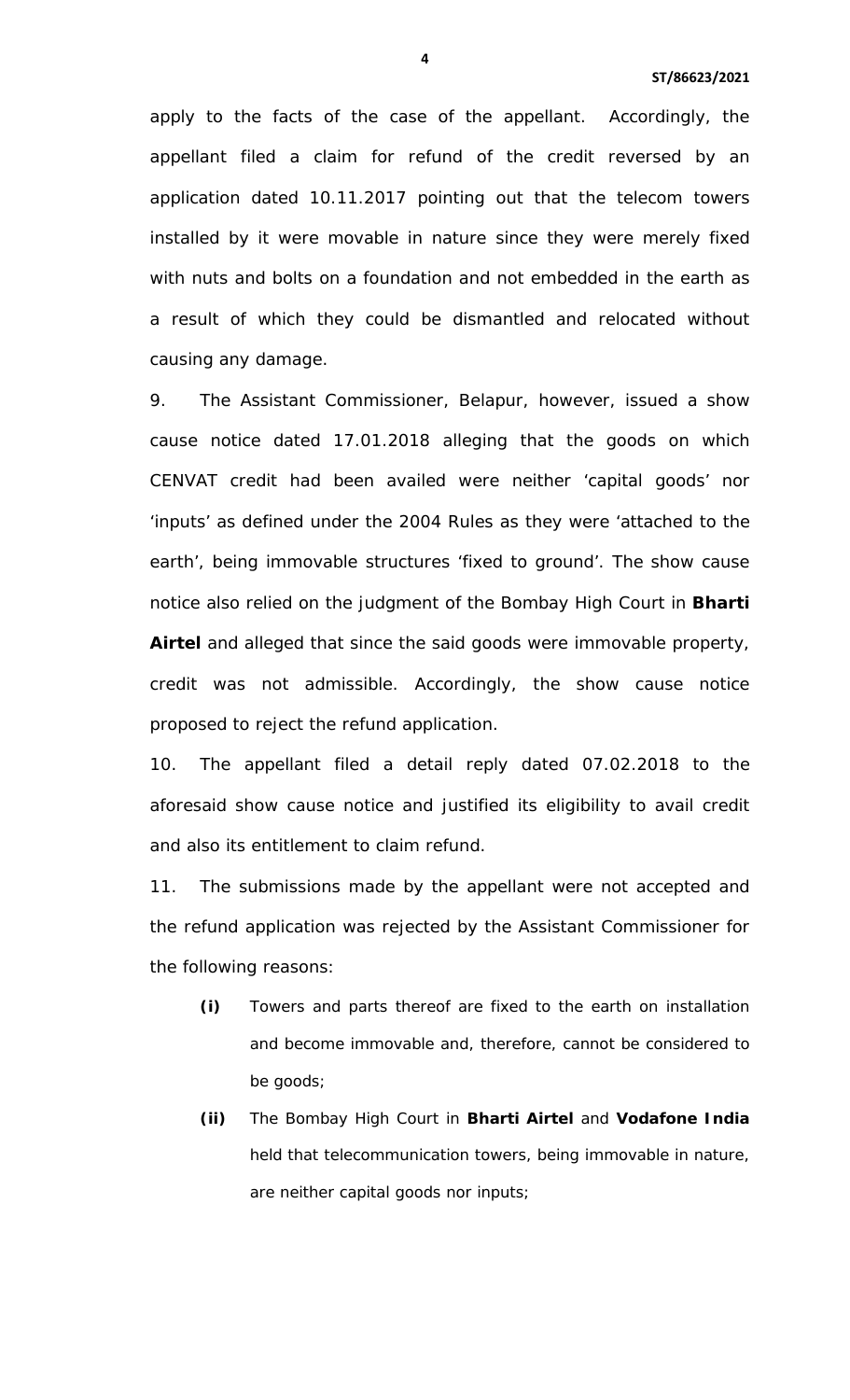- **(iii)** Towers, whether fixed on rooftop or land, occupy space and enjoy the benefit of the area on which it is fixed. It creates restriction on mobility of others to use that particular area or space;
- **(iv)** The decisions of the Supreme Court in **Commissioner of Central Excise, Ahmedabad** vs. **Solid & Correct Engineering Works[8](#page-2-1)** and **Mallur Siddeswara Spinning Mills (P) Ltd.** vs **Commissioner of Central Excise, Coimbatore[9](#page-4-0)** and that of the Tribunal in **I.G.E. (India) Ltd.** vs. **Collector of Central Excise[10](#page-4-0)** were inapplicable as the same were rendered in the context of a generator or X-ray equipment, which are 'capital goods' in terms of rule 2(a) of 2004 Rules, unlike towers which are not 'capital goods';
- **(v)** Towers are classifiable under Excise Tariff Heading**[11](#page-4-0)** 7308, which is not one of the specified headings covered under rule 2(a) (A) of the 2004 Rules. Also, towers cannot be said to be part, component or an accessory of specified capital goods; and
- **(vi)** In terms of the definition of 'input' in rule 2(k) of the 2004 Rules, a manufacturer is entitled to credit of inputs and not a service provider. In so far as a service provider is concerned, it can avail credit only if inputs are used for manufacturer of capital goods as defined in rule 2(a). Towers, not being capital goods, credit as inputs is not admissible.

12. Feeling aggrieved by the said order dated 10.04.2018 passed by the Assistant Commissioner, the appellant filed an appeal before the Commissioner (Appeals) contending that the judgment rendered by the Delhi High Court in **Vodafone Mobile Services Limited** vs.

 $\overline{a}$ 

<span id="page-4-0"></span>**<sup>8</sup> 2010 (252) E.L.T. 481 (S.C.)** 

**<sup>9</sup> 2004 (166) E.L.T. 154 (S.C.)**

**<sup>10</sup> 1991 (53) E.L.T. 461 (S.C.) 11 ETH**

<span id="page-4-1"></span>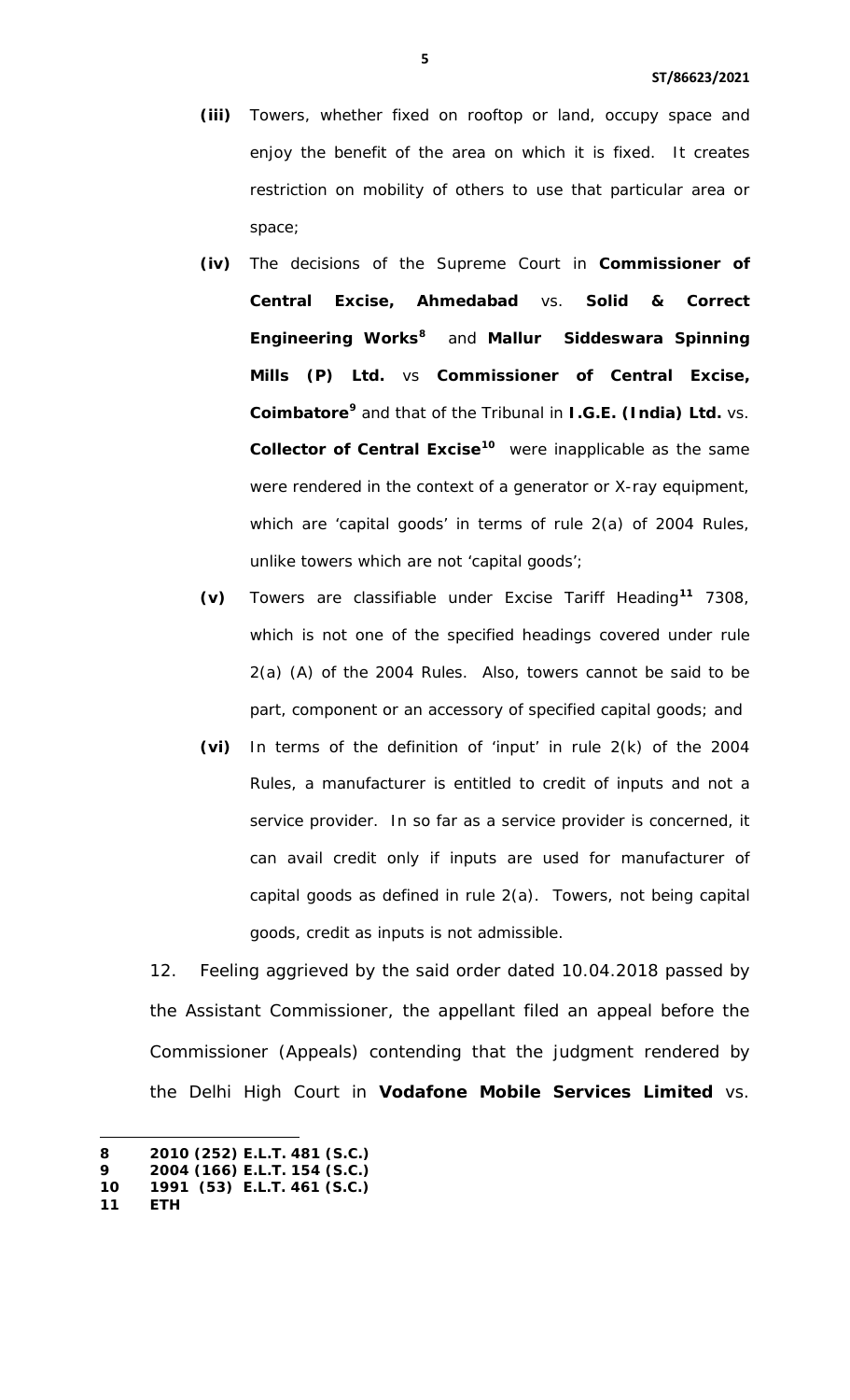**Commissioner of Service Tax, Delhi[12](#page-4-1)** was applicable to the case of the appellant and that the judgments of the Bombay High Court in **Vodafone India** and **Bharti Airtel** were inapplicable, as the mobile towers of the appellant were merely fixed or attached to the foundation by nuts and bolts and were not embedded into the earth.

13. The Commissioner (Appeals) did not accept the contention advanced by the appellant and upheld the order passed by the Assistant Commissioner on the grounds that:

- **(i)** The towers and parts thereof are fastened and fixed to the earth and after their erection become immovable property and therefore, cannot be considered as goods;
- **(ii)** Also, the towers and parts thereof in CKD condition are classifiable under ETH 7308 and do not satisfy the conditions stipulated in clauses (i) and (ii) of rule 2(a) (A) of the 2004 Rules so as to be eligible for credit as capital goods;
- **(iii)** The towers and their parts are also not components, spares or accessories of capital goods falling under any of the Chapter Headings specified in clause (i) of rule 2(a)(A) of the 2004 Rules;
- **(iv)** The Bombay High Court in **Bharti Airtel** and **Vodafone India** held that telecommunication towers, being immovable in nature, are neither capital goods nor inputs under the 2004 Rules and consequently credit is not admissible;
- **(v)** The judgment of the Supreme Court in **Solid & Correct Engineering** is not applicable as the plant in that case was fixed at site to a foundation to give stability to the plant and to keep its operation vibration free and that the said plant was

l

<span id="page-5-0"></span>**<sup>12 2019 (27)</sup> G.S.T.L 481 (Del.)**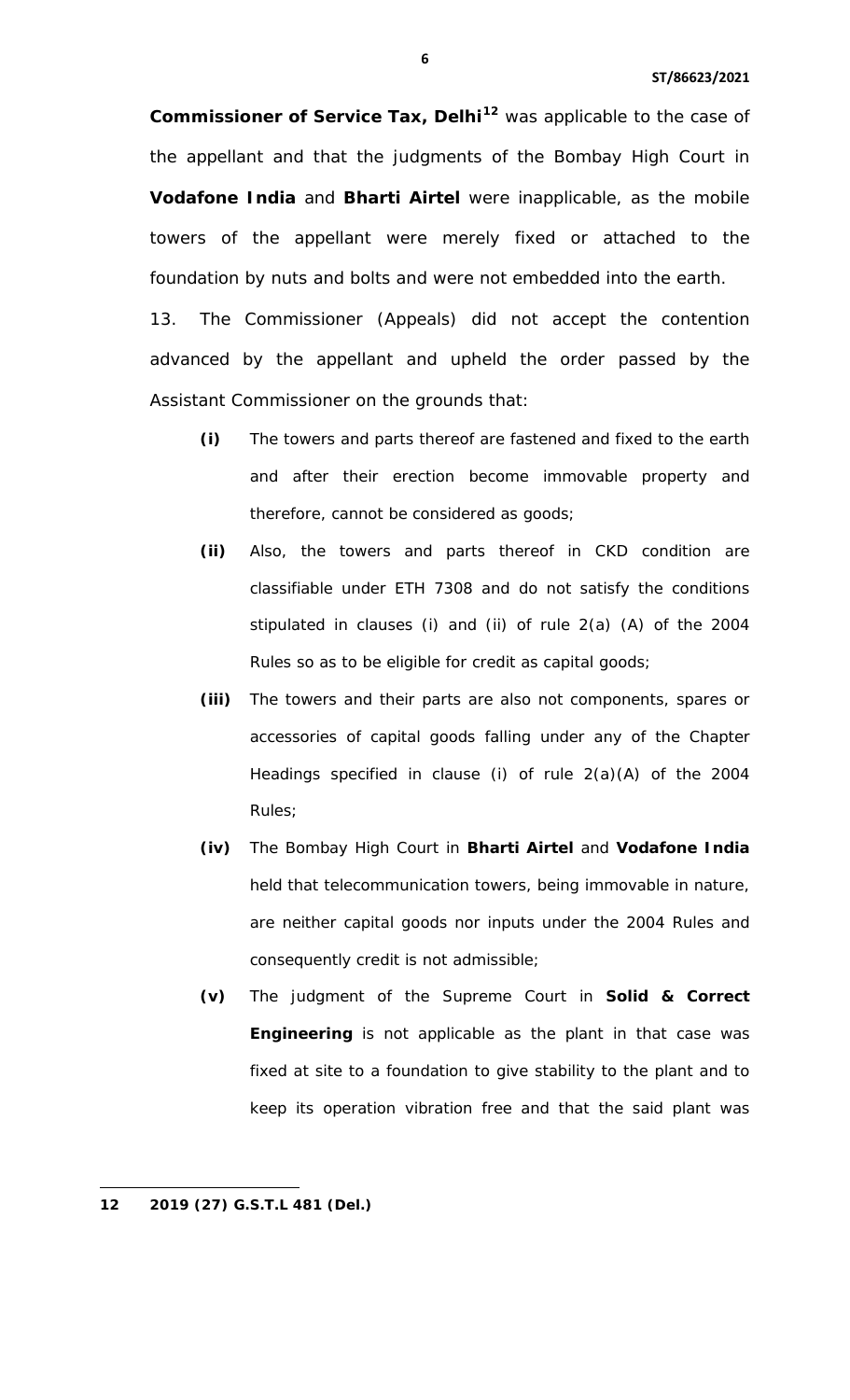moved after completion of the road construction and repair project; and

**(vi)** The judgment of the Delhi High Court in **Vodafone Mobile Services** would also not be applicable since the judgments of the jurisdictional Bombay High Court in **Bharti Airtel** and **Vodafone India** are binding.

14. This appeal has been filed to assail the order dated 30.08.2019 passed by the Commissioner (Appeals).

15. Shri Rafique Dada, learned senior counsel assisted by Shri Vipin Jain, Shri Vishal Agarwal, Shri Zuber Dada and Shri Kartik Dedhe made following submissions:

- **(i)** As it is not the case of the department that the towers and other accessories on which CENVAT credit has been availed are rooted in the earth or embedded in the earth or attached to what is embedded in the earth for permanent beneficial enjoyment of that to which it is attached or permanently fastened to anything attached to the earth, credit cannot be questioned on the ground that on installation the towers and other accessories become immovable property and consequently cease to be goods;
- **(ii)** The towers installed by the appellant are not permanently fastened or permanently fixed on the foundation. The towers of the appellant are fastened with 'nuts and bolts' on the foundation which is erected above the ground. The nuts and bolts assembly for all the towers is above the ground. Therefore, no part of the tower is 'embedded' in the earth, unlike the erstwhile towers in **Bharti Airtel** and **Vodafone India** decided by the Bombay High Court. The appellant had, at all stages of the proceedings, made this averment in all its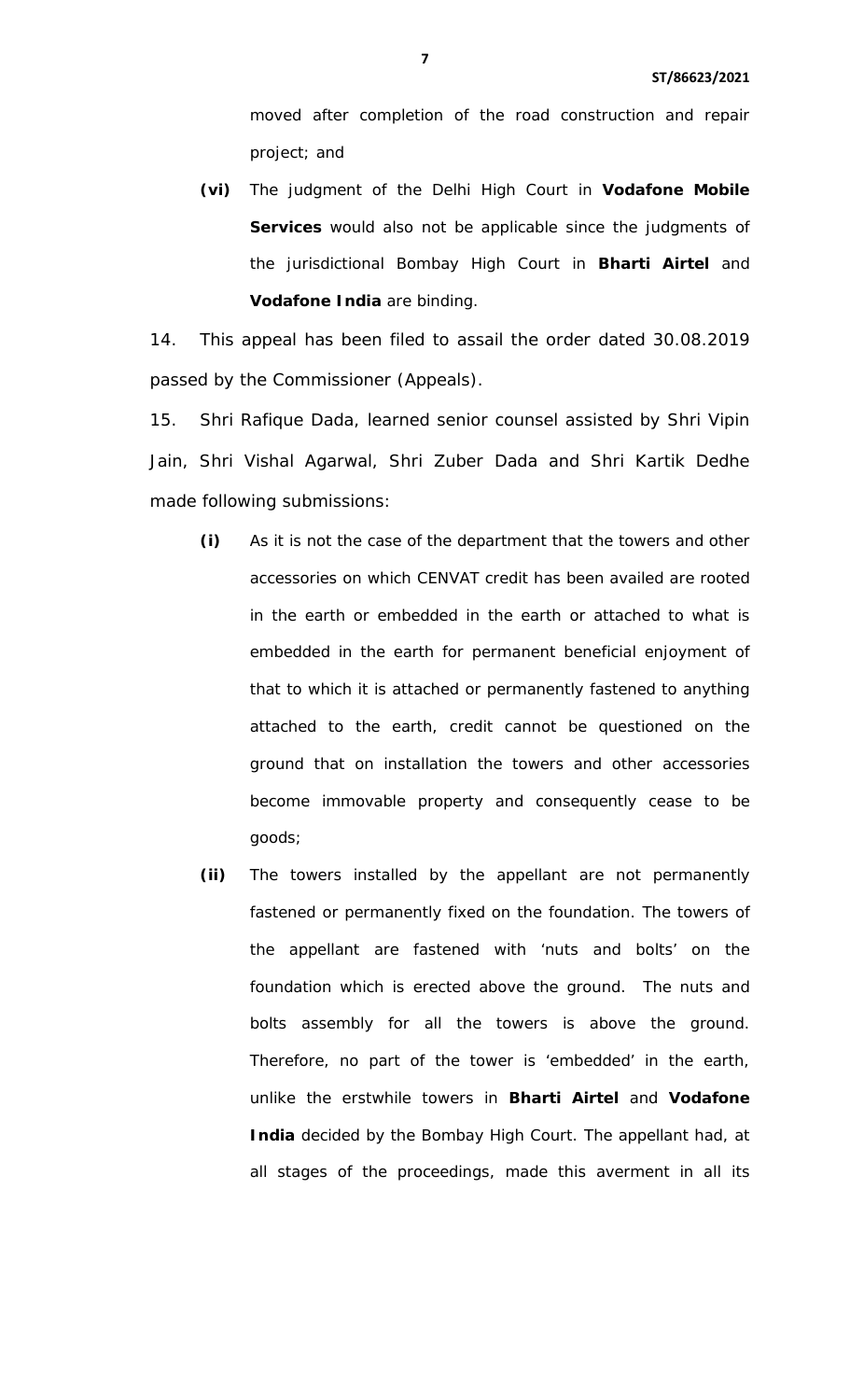pleadings and the same has not been disputed by the department at any stage;

- **(iii)** The telecom services provided by the appellant are based on LTE 4G technology and operate in a spectrum where the average height and weight of towers is lesser than that of erstwhile towers used by operators to render services based on 2G/3G technology;
- **(iv)** The towers of the appellant, being merely attached on the foundation with nuts and bolts, can be easily moved and have, in fact, been moved to the other locations without any damage, unlike the traditional towers, which on account of being embedded in the earth, suffered damage on relocation;
- **(v)** The facts of the present case are entirely different from those before the Bombay High Court in **Bharti Airtel** and **Vodafone India**, where the High Court examined the question as to whether a tower which was **admittedly** 'embedded in the earth' was to be regarded as immovable property or not. In **Bharti Airtel**, there was a clear concession made by the operator that the tower was immovable. In **Vodafone India**, there was no such direct admission but it was contended that despite the towers being 'embedded in the earth', the same were to be considered as movable property since, such embedment was not for the beneficial enjoyment of land. The decision of the Delhi High Court in **Vodafone Mobile Services** is squarely applicable to the facts of the appellant;
- **(vi)** The judgments of the Bombay High Court in **Bharti Airtel** and **Vodafone India** have also not considered the test of permanency as laid down by the Supreme Court in **Solid & Correct Engineering** and the eligibility of credit is required to be determined at the time of receipt of the goods;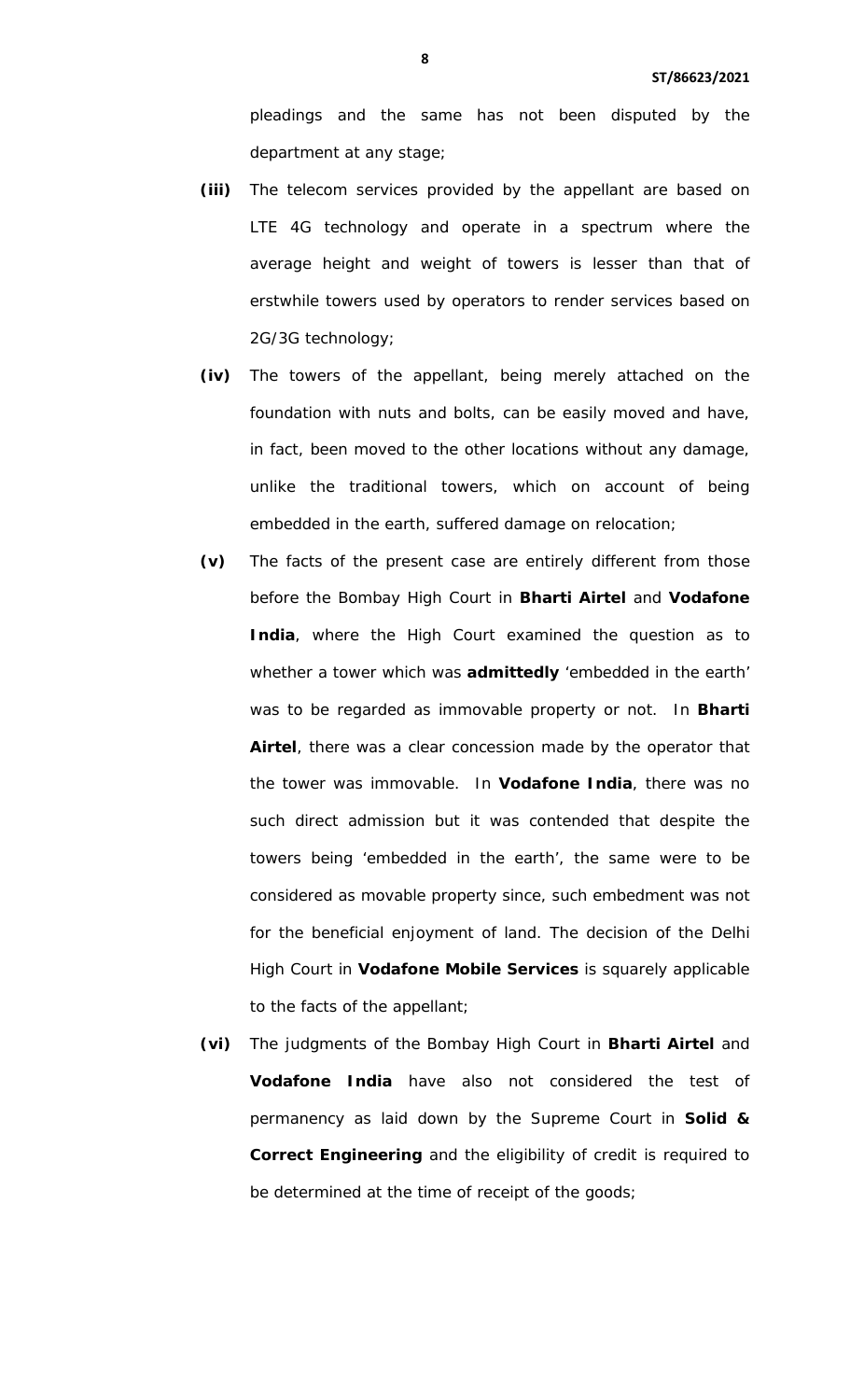- **(vii)** The show cause notice did not dispute that the towers were used for the provision of output services. The Assistant Commissioner and the Commissioner (Appeals) have also not come to such a conclusion. The only reason that has been assigned is that the Bombay High Court has held in **Bharti Airtel** that the telecom towers, being immovable, do not qualify as capital goods or inputs. As the towers in the instant case are not immoveable, the judgement of the Bombay High Court in **Bharti Airtel** would not be applicable for holding that telecom towers do not qualify as inputs and/or capital goods;
- **(viii)** Insofar as the credit availed as 'capital goods' to the tune of Rs.9,49,69,651/- is concerned, the same is with respect to the goods which have been classified under Chapters 84 and 85 of the First Schedule to the Central Excise Tariff Act, 1985**[13](#page-5-0)**, which Chapters are specified under clause (i) of rule 2 of 2004 Rules, as being capital goods;
- **(ix)** The balance credit has been availed as 'inputs' in respect of which there is no dispute that the same were used for provision of output service, which is the only requirement in law; and
- **(x)** Even if the said credit had been availed as capital goods, the same would have been admissible, as the towers are clearly 'accessories', if not parts and components, of the 'e-Node B' system;

16. Shri Shambhunath and Shri Dilip Shinde, learned authorized representatives of the department have, however, supported the impugned order passed by the Commissioner (Appeals) and made the following submissions:

<span id="page-8-0"></span>**13 the Excise Tariff Act**

l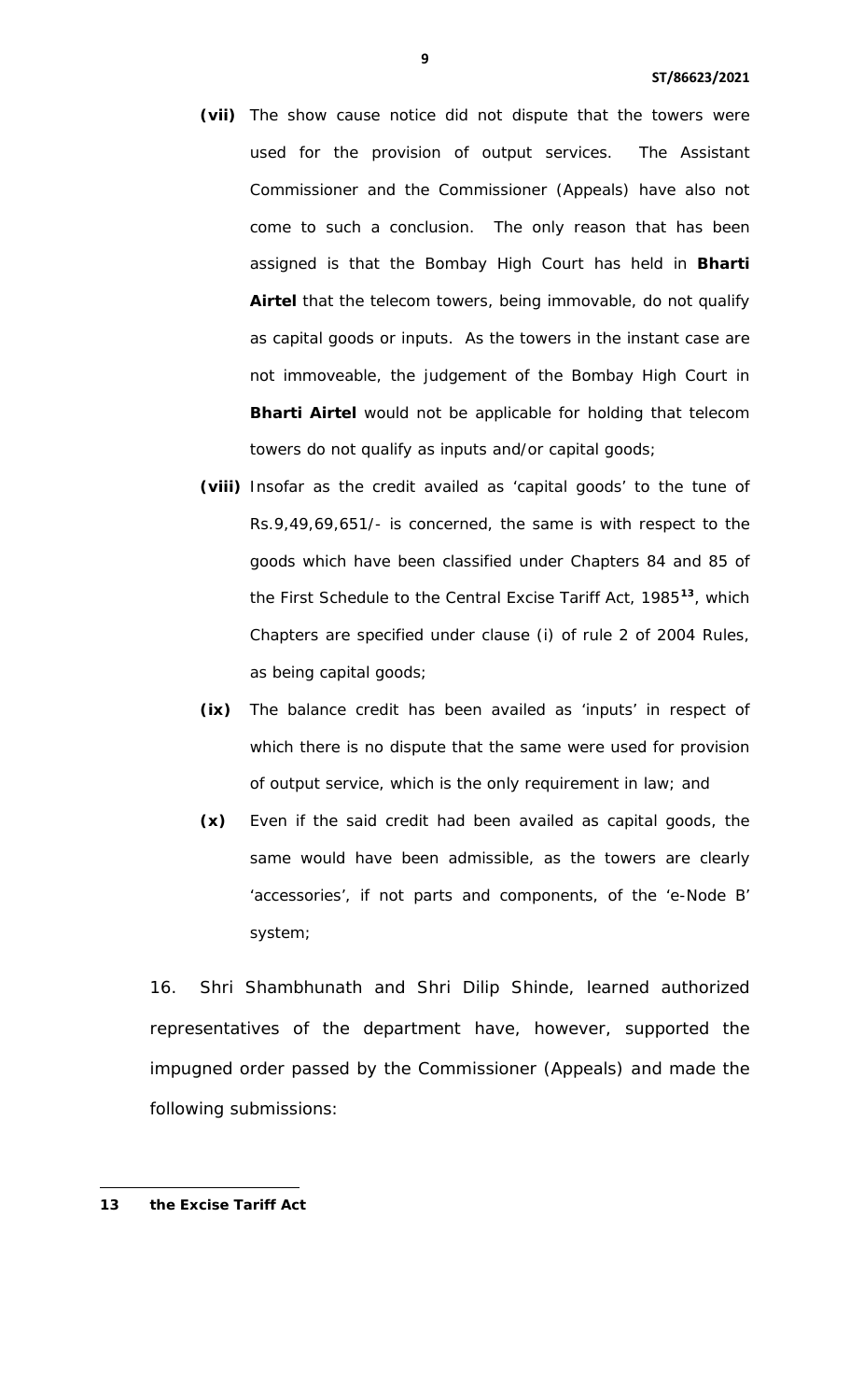- **(i)** The refund application filed by the appellant is premature as the refund reversed on protest becomes due only if the show cause notice issued under rule 14 of the 2004 Rules is decided in favour of the appellant. In the present case, the show cause notice dated 12.03.2019 has not been adjudicated upon and so the finding recorded by the Commissioner (Appeals) is correct. In this connection reliance has been placed upon the judgments of the Jharkhand High Court in **Gyan Enterprises Trade Division** vs. **Coal India Ltd.[14](#page-8-0)** and of the Karnataka High Court in **Primacy Industries Ltd.** vs. **Union of India[15](#page-9-0)**;
- **(ii)** The goods, being towers and their parts, would fall under Chapter 73 of the Excise Tariff Act and, therefore, would not be "capital goods" under rule 2(a) of the 2004 Rules;
- **(iii)** The towers are also not accessories of the telecommunication devices fixed on the towers as the towers do not perform any function of the telecommunication equipments;
- **(iv)** The contention of the appellant that the towers enhance the effectiveness of the telecommunications system is not correct;
- **(v)** The towers are used as a structure supporting telecommunication equipment and as per definition of "input" in rule 2(k) of the 2004 Rules, goods used for laying of foundation or making of structures for support of capital goods are specifically excluded from the definition of "input" with effect from 01.07.2012;
- **(vi)** The contention of the appellant that the judgments of the Bombay High Court in **Bharti Airtel** and **Vodafone India** would not be applicable since the services provided by the appellant are based on LTE 4G technology, unlike the towers

 $\overline{a}$ 

<span id="page-9-0"></span>**<sup>14 2017 (347)</sup> E.L.T. 65 (Jhar.)** 

<span id="page-9-1"></span>**<sup>15</sup> 2020 (374) E.L.T. 578 (Kar.)**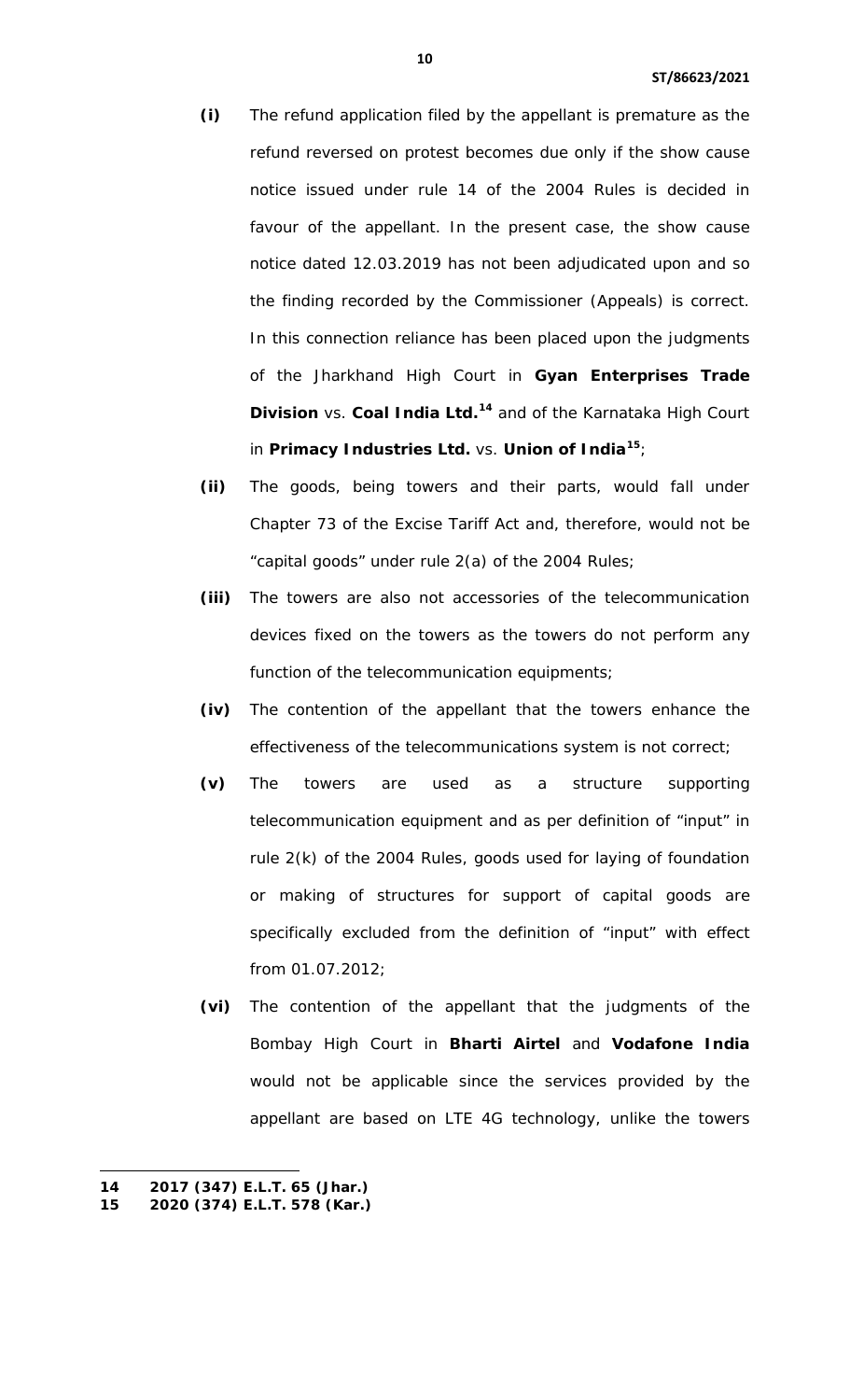used by the other operators to render services based on 2G/3G technology, is not tenable since the towers used for supporting 2G/3G/4G technology are towers supporting capital goods. In support of this contention, reliance has been placed on the Larger Bench decision of the Tribunal in **M/s. Wipro Ltd. v. Commissioner of Central Excise, Bangalore-III[16](#page-9-1)** ; and

**(vii)** Telecommunication towers irrespective of size or location used for support of capital goods for transmitting 2G/3G/4G are neither "capital goods" nor "input" under the 2004 Rules.

17. The submissions advanced by the learned senior counsel for the appellant and the learned authorized representatives of the department have been considered.

18. The appellant has, to support its claim, stated the following facts:

- **(i)** The appellant is an all India based telecom operator having a license and spectrum capable of offering LTE 4G wireless telecommunication services and for providing such services it was necessary for the appellant to set up e-Node B sites at various locations;
- **(ii)** An e-Node B site generally comprises the following:
	- a. Radio transmission and reception equipments like antennas, routers, switches. These equipments shall collectively be referred to as **"transmission/reception equipments"**;
	- b. Electrical utility items like SMPS, battery and DG and associated electrical cables. These can collectively be referred to as **"electrical utility items"**;

<span id="page-10-0"></span>l

**<sup>16</sup> 2018 (363) E.L.T. 1111 (Tri. – L.B.)**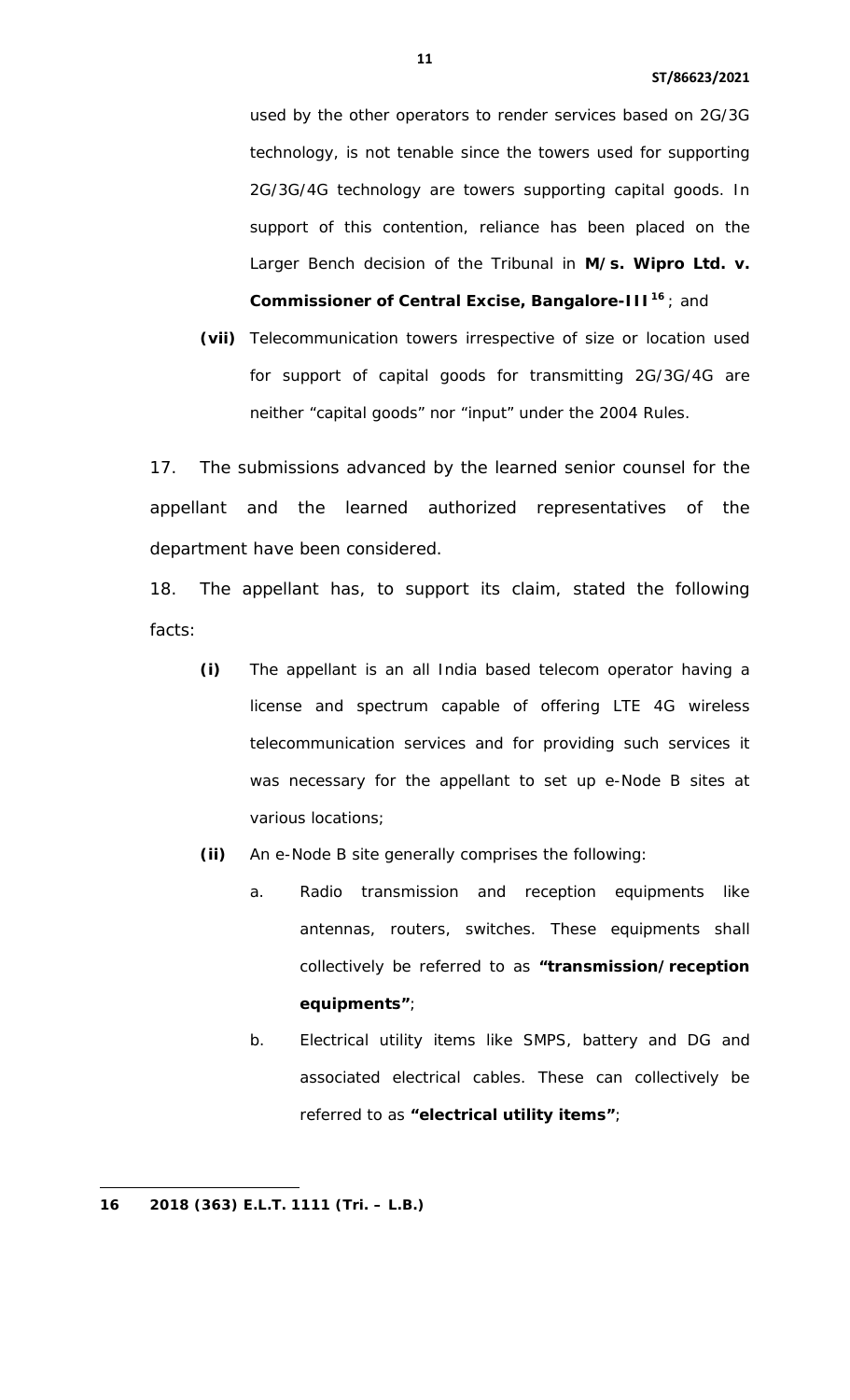- c. Towers comprising masts or poles or pipes or angles. These can collectively be called **"towers"**; and
- d. Ancillary items like arrestor, bolts, bus bar, cabinet, canopy, clamp, fall protection system, insulation material, pipe pole mount and rack. These can collectively be called **"ancillary items"**.
- **(iii)** The towers at such e-Node B sites could be of one of the following four types depending on the type of poles/pipes used for fixing the transmission/ reception equipment and ancillary items on/inside the towers:
	- a. Towers located on vacant plots of land:
		- i. Ground Based Mast (GBM) Monopole tower
		- ii. Ground Based Tower (GBT) 3 or 4 legged angular/ tubular lattice tower of height from 30 meters onward.
	- b. Towers located on roof tops/ terraces of buildings:
		- i. Roof Top Pole (RTP) single pole of height ranging from 3 metres to 9 metres.
		- ii. Roof Top Tower (RTT) 3 or 4 legged tubular/angular lattice tower of height ranging from 6 metres to 18 metres.
- **(iv)** Each of the aforesaid four towers are described below:
	- a. **GBM Mobile Towers** In case of GBM (i.e., single mast), only one concrete foundation is made on the vacant plot of land by drilling four or six anchor bolts into the ground and grouted with cement slurry. Typically, the anchor bolts are of diameter of 52 mm and length ranging from 170 mm to 950 mm and the dimensions of the pile cap foundation range from 1.5 x 1.5 x 0.75 metres up to 2.8 x 2.8 x 1.5 metres, depending on soil conditions. The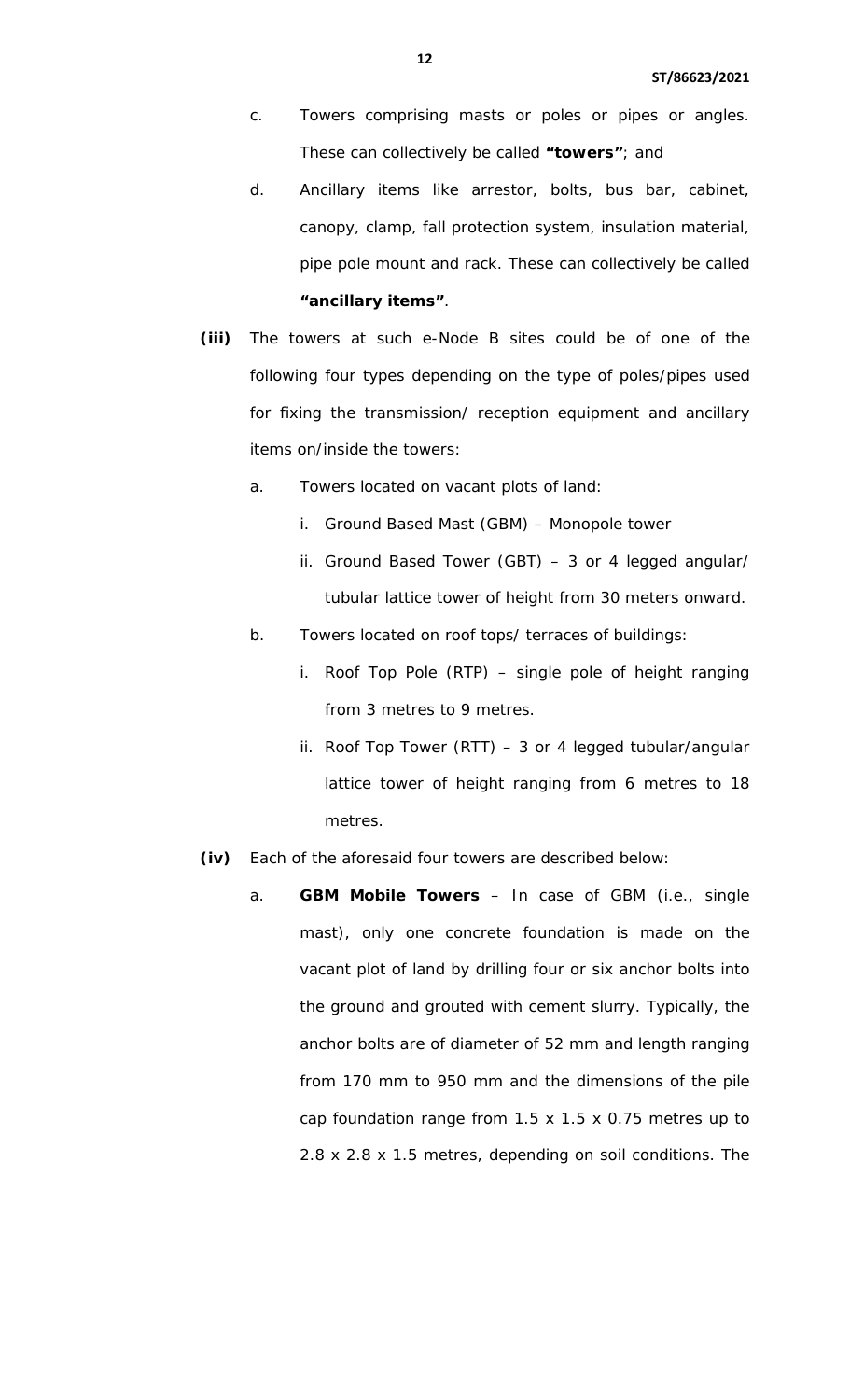tower/pole is attached to the cement concrete foundation with nuts and bolts;

- b. **GBT Mobile Towers** In case of GBT (i.e. three legged tower), for each leg of the tower, one concrete pedestal is made on the vacant plot of land, comprising of a raft type foundation and Cast In Parts made from pipes and flanges/foundation bolts. All the three legs of the tower are then fixed using nuts and bolts on the concrete pedestal. The size of such foundations depends on soil conditions and they may vary from 5 x 5 x 1.2 metres up to 10 x 10 x 3.5 metres;
- c. **RTT/RTP Mobile Towers** In case of RTT/RTP, three to six pedestals are required on the roof top of a building, comprising four bolts for each leg of the tower/pole attached to the cement concrete foundation. The dimensions of the pedestals ranges from 500 mm x 500 mm x 500 mm upto 700 mm x 700 mm x 700 mm, depending on the structural stability report and arrangement of the walls, columns, beams, floor etc. of the building.
- **(v)** As the telecommunication services of the appellant use LTE 4G technology, the average height of the towers is lesser (3 to 18 metres for RTT/RTP and 30 to 60 metres for GBM/GBT) as compared to the towers of other telecom operators in India who used the old 2G/3G technology;
- **(vi)** For efficient and smooth transmission and reception of telecommunication signals over maximum area around a tower, transmission and reception equipments of each e-Node B sites are fixed with nuts and bolts on the tower at a specified height in a specified direction and the other accessories are inside the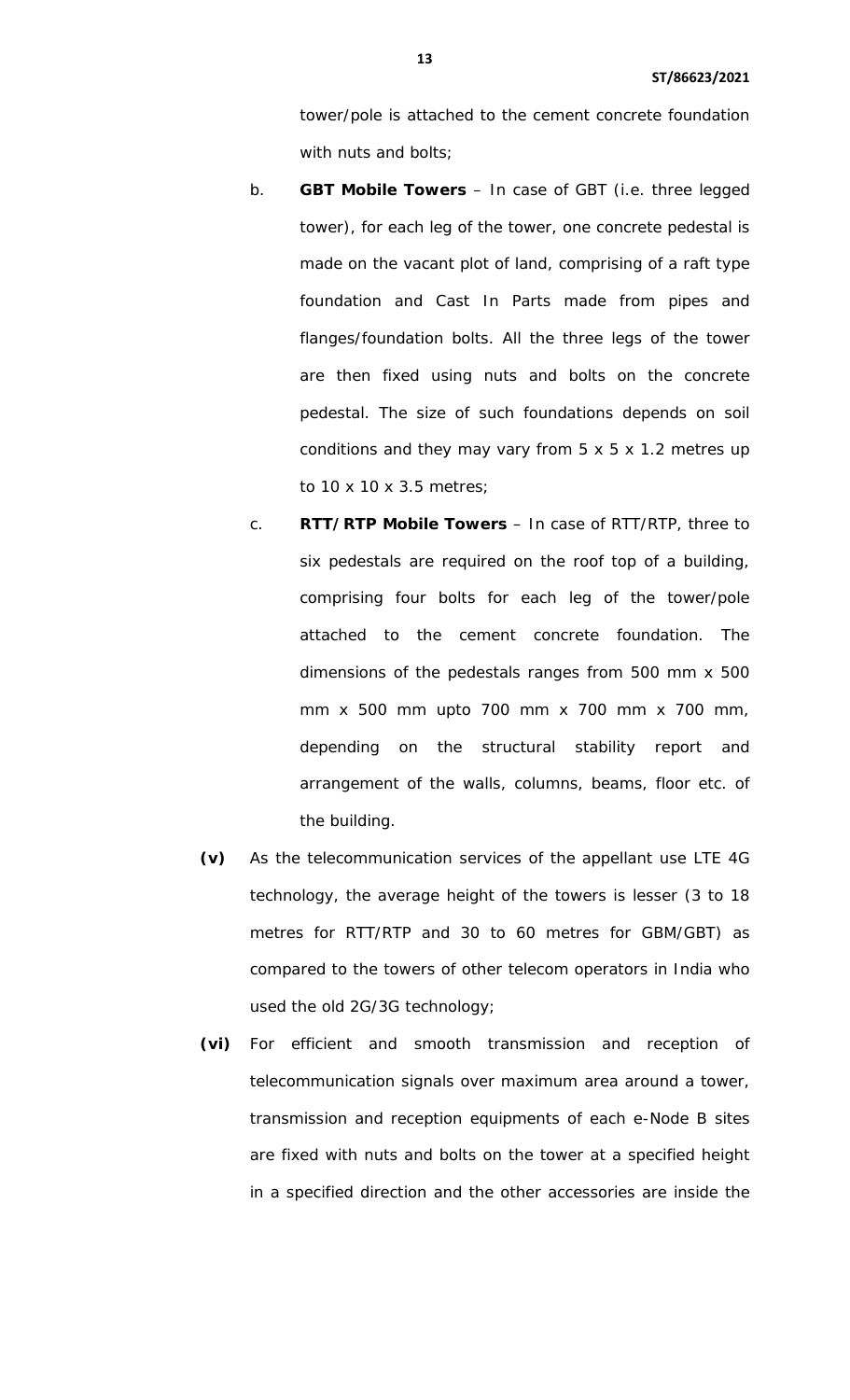cabinets of the hollow portion of a mast. All such transmission and reception equipment and ancillary items are connected through cables and are powered continuously by electricity or diesel generator/battery bank placed at the e-Node B site. The primary function of the transmission and reception equipment is to transmit and receive wireless signals of the subscriber's equipment like mobile handsets, Jio-Fi devices (i.e. dongles), etc. Various e-Node B sites in a pre-defined geographical area are connected to an Aggregation Centre through Optical Fibre Cables, where the telecommunication signals from various e-Node B sites get aggregated;

- **(vii)** All the towers, transmission and reception equipments, electrical utility items and ancillary items installed at an e-Node B site of the appellant continue to remain movable at all times;
- **(viii)** Each tower of the appellant (whether set up on vacant land or on roof tops of buildings) is attached by nuts and bolts to a foundation of cement concrete. The design and specifications of such foundation are determined by structural engineers appointed by the appellant, keeping in view the height and weight of a mobile tower, type of soil of vacant land, structural stability survey of a building, climatic and other environmental factors;
- **(ix)** Keeping in mind the possible necessity of relocating its e-Node B sites in future from one place to another place at minimum operational costs and disruption to the services being provided to the subscribers, new designs have been developed by appellant for the foundation, towers and ancillary items as compared to the older designs of other telecom players who had established their BTS/BSC/Cell sites (Base Transceiver Station) 15 to 20 years ago, when the telecom industry was still in its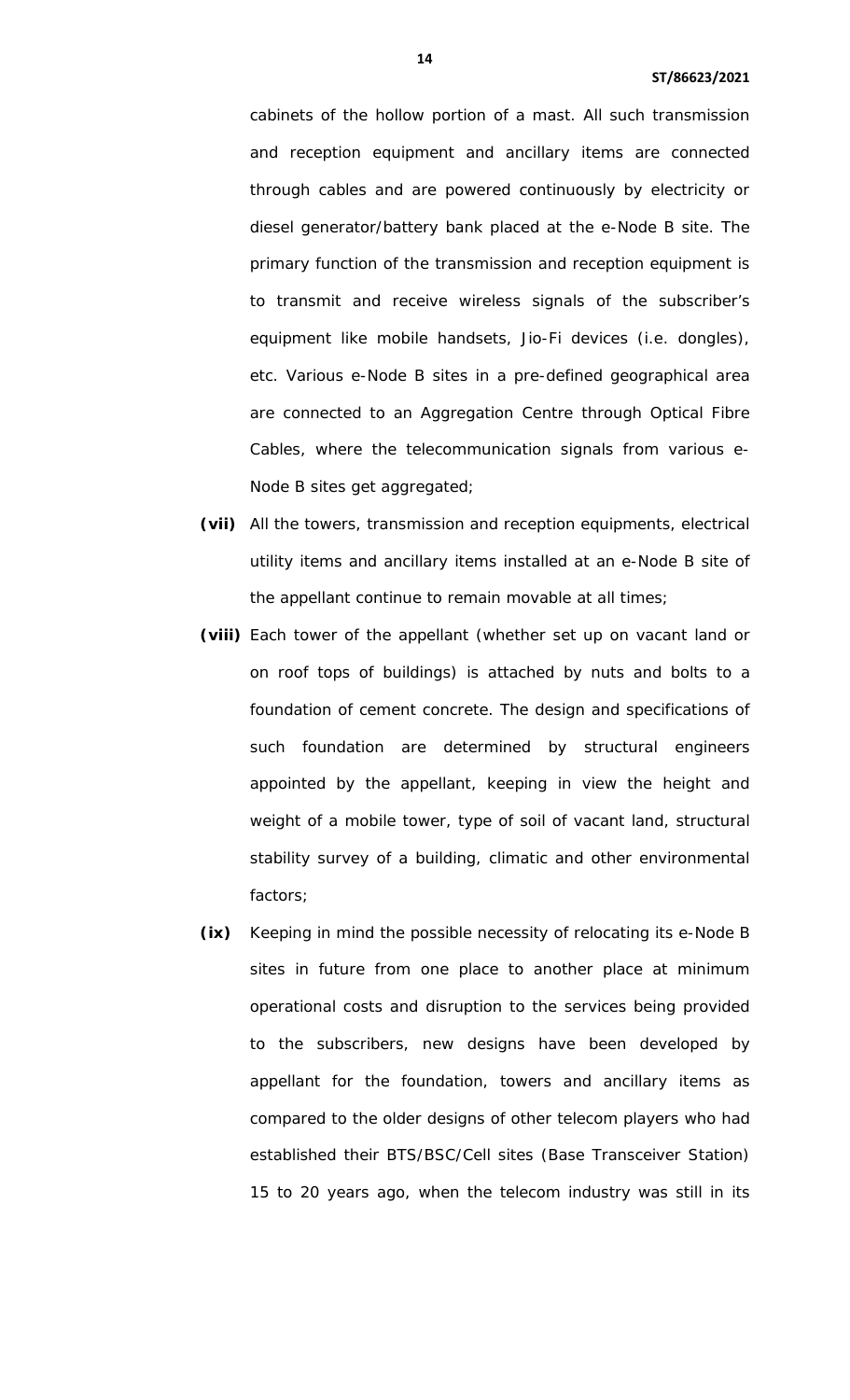nascent stage. Earlier BTS/BSC/Cell sites generally had cement concrete foundations in which the base portion of the towers and parts thereof were embedded/fixed in such a manner that if and when these towers were required to be relocated, there was a possibility of substantial damage to the material thereby making the towers non usable "as it is". On the other hand, to avoid damage of the material used at the e-Node B site (including towers and ancillary items) and for quick, smooth removal and relocation thereof, the appellant makes a concrete foundation on vacant plots and all the four different types of towers are fixed to the foundation simply by bolting nuts to the pedestals or the foundation bolts. The said foundation bolts are already embedded to the foundation while such foundation is being laid;

- **(x)** The transmission and reception equipment are classifiable under ETH 8517 and electrical utility items are classifiable under Chapters 84 and 85 of the Excise Tariff Act. Hence, they qualify as 'capital goods' as defined in the 2004 Rules;
- **(xi)** The appellant has availed CENVAT credit on such equipment and there is no dispute raised by the department with regard to such CENVAT credit. The appellant has not availed CENVAT credit on materials like cement, sand , gravel, anchor plate, flange, CIP pipes, bolts etc. and services like construction services for making cement concrete foundations of the mobile towers; and
- **(xii)** All the goods were used by the appellant for setting up e-Node B sites, including towers, which goods are being used by the appellant for the purpose of providing telecommunication services. It is impossible for the appellant to provide telecommunication services without using the aforesaid goods, as the telecommunication signals of millions of its subscribers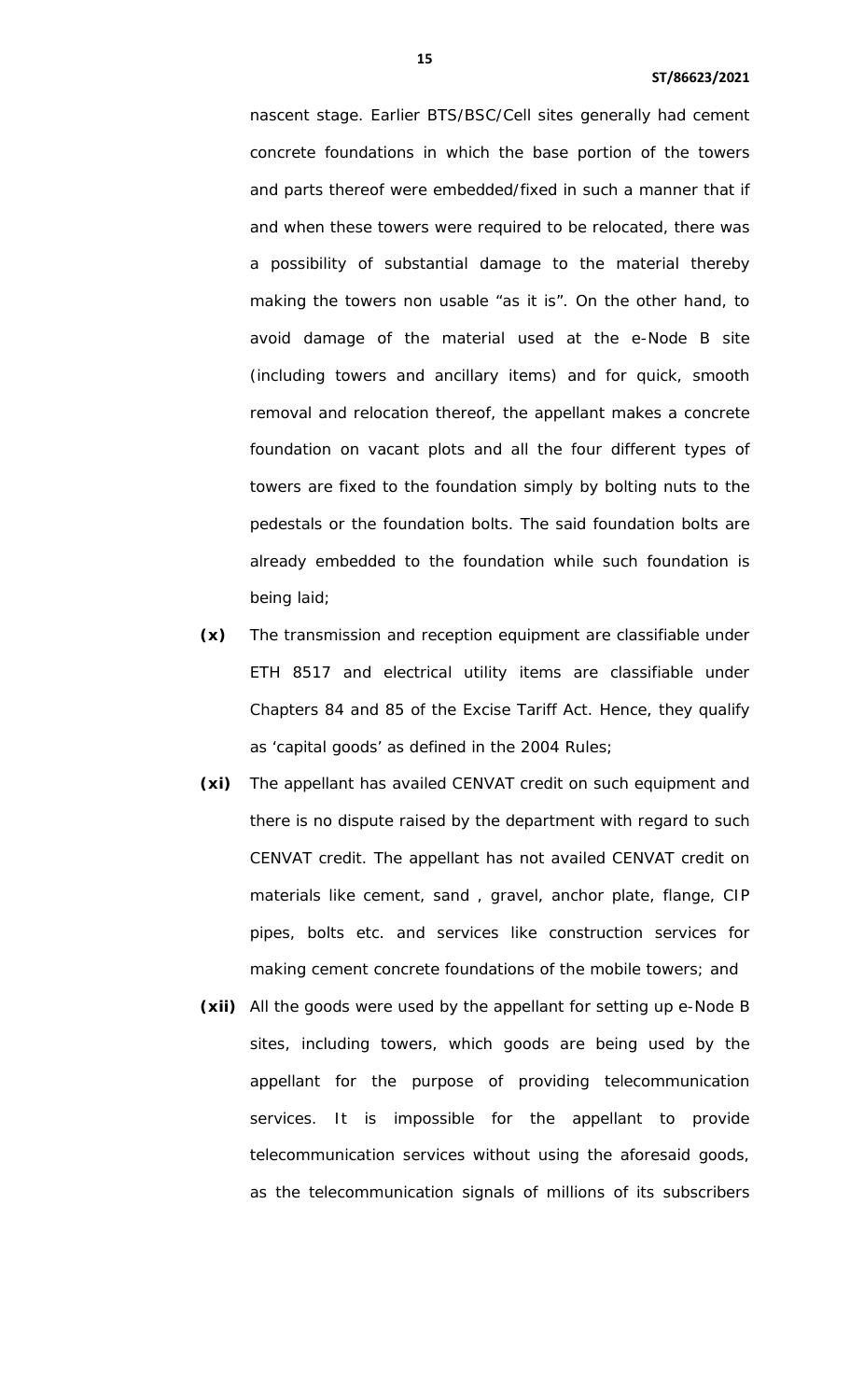cannot be received or transmitted without the use of the aforesaid goods. Thus, there is a clear and sufficient nexus between the aforesaid goods and the output telecommunication services of the appellant and, therefore, these goods qualify as capital goods/inputs as defined under the 2004 Rules.

19. The appellant claims that as the audit team had objected to availing CENVAT credit, it reversed the said CENVAT credit aggregating to Rs. 2,53,53,30,484/- during the period from June 29, 2017 to October 14, 2017 under protest so as to avoid interest liability. Thereafter, the appellant filed a refund claim in terms of section 142(3) of Central Goods and Services Tax Act, 2017. However, a show cause notice dated 17.10.2018 was issued to the appellant alleging therein that the goods on which CENVAT credit had been taken by the appellant did not qualify either as 'capital goods' or 'inputs' under the 2004 Rules since, "the telecom towers which comprises items like mast, poles, doors, rack, fall arrestor systems, insulation material, and outdoor cabinets are attached to the earth being immovable structure fixed to ground". The show cause notice also referred to the decision of the Bombay High Court in **Bharti Airtel**. The appellant filed a detailed reply pointing out that the towers of the appellant were movable, unlike the towers under consideration in **Bharti Airtel** which were immoveable. The explanation offered by the appellant was not accepted and the application filed for refund was rejected. The appeal filed by the appellant before the Commissioner (Appeals) was also dismissed.

20. In order to appreciate the contentions advanced on behalf of the appellant and the respondent, it would be useful to reproduce the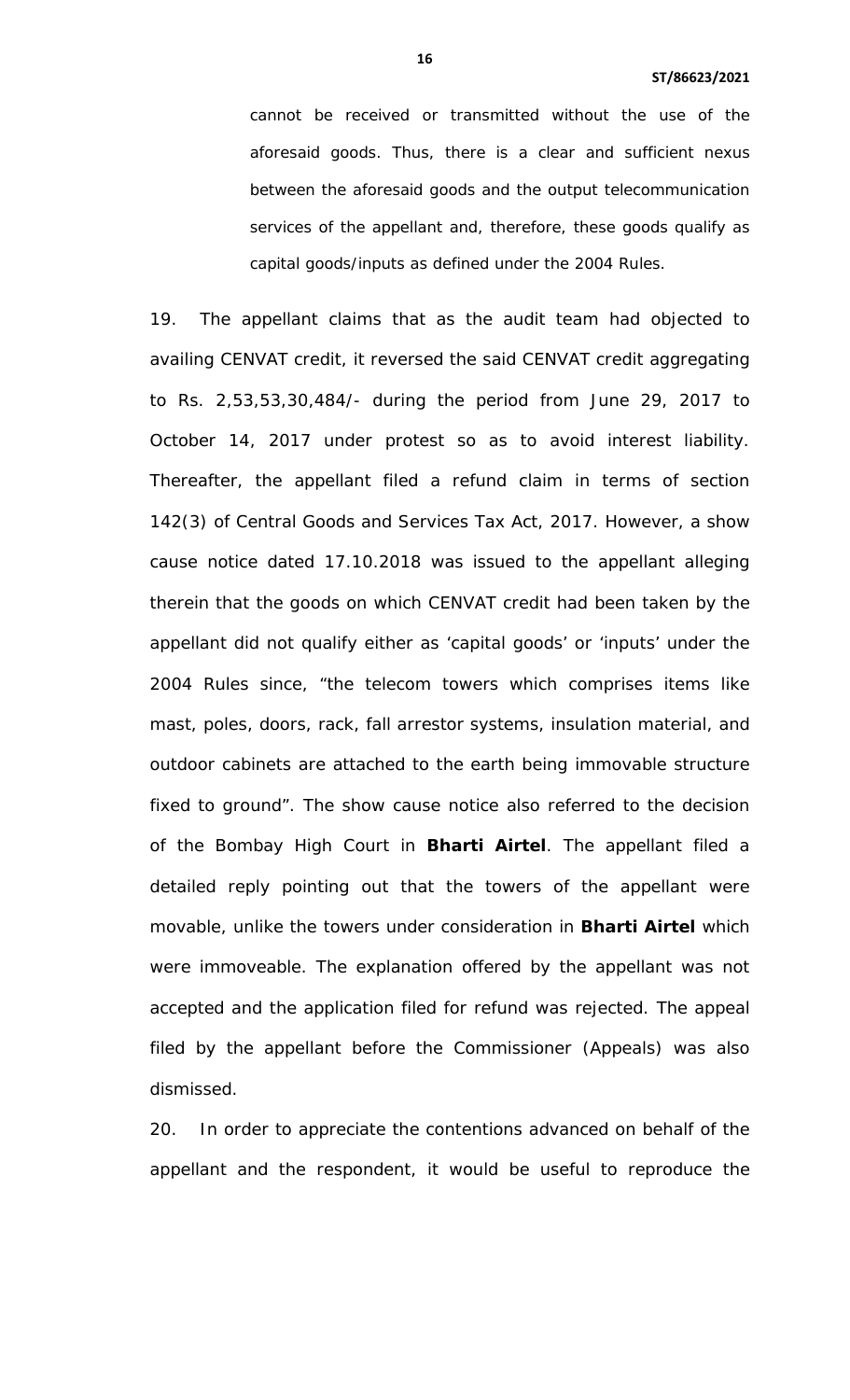definition of 'capital goods' and 'input' under the rule 2(a) and rule 2(k), respectively, of the 2004 Rules.

21. 'Capital goods' have been defined in rule 2(a) and the relevant portion is as follows:

"**2(a)** "capital goods" means :-

- (A) the following goods, namely :-
- (i) all goods falling under Chapter 82, Chapter 84, Chapter 85, Chapter 90, heading 6805, grinding wheels and the like, and parts thereof falling under heading 6804 and wagons of subheading 860692 of the First Schedule to the Excise Tariff Act;
- (ii) pollution control equipment;
- (iii) components, spares and accessories of the goods specified at (i) and (ii);
- (iv) moulds and dies, jigs and fixtures;
- (v) refractories and refractory materials;
- (vi) tubes and pipes and fittings thereof;
- (vii) storage tank, and
- (viii) motor vehicles other than those falling under tariff headings 8702, 8703, 8704, 8711 and their chassis but including dumpers and tippers.

used -

- (1) in the factory of the manufacturer of the final products,; or
- (1A) xxxxxxxxxxx
- (2) for providing output service;
- (B) xxxxxxxxxxxxx
- (C) xxxxxxxxxxxxx
- (D) xxxxxxxxxxxxx"

22. 'Input' has been defined in rule  $2(k)$  and the relevant portion is

as follows:

"**2(k)** "input" means –

- (i) all goods used in the factory by the manufacturer of the final product; or
- (ii) xxxxxxxxx
- (iii) xxxxxxxxx
- (iv) all goods used for providing any output service, or;
- (v) xxxxxxxxx

but excludes -

(A) xxxxxxxxxx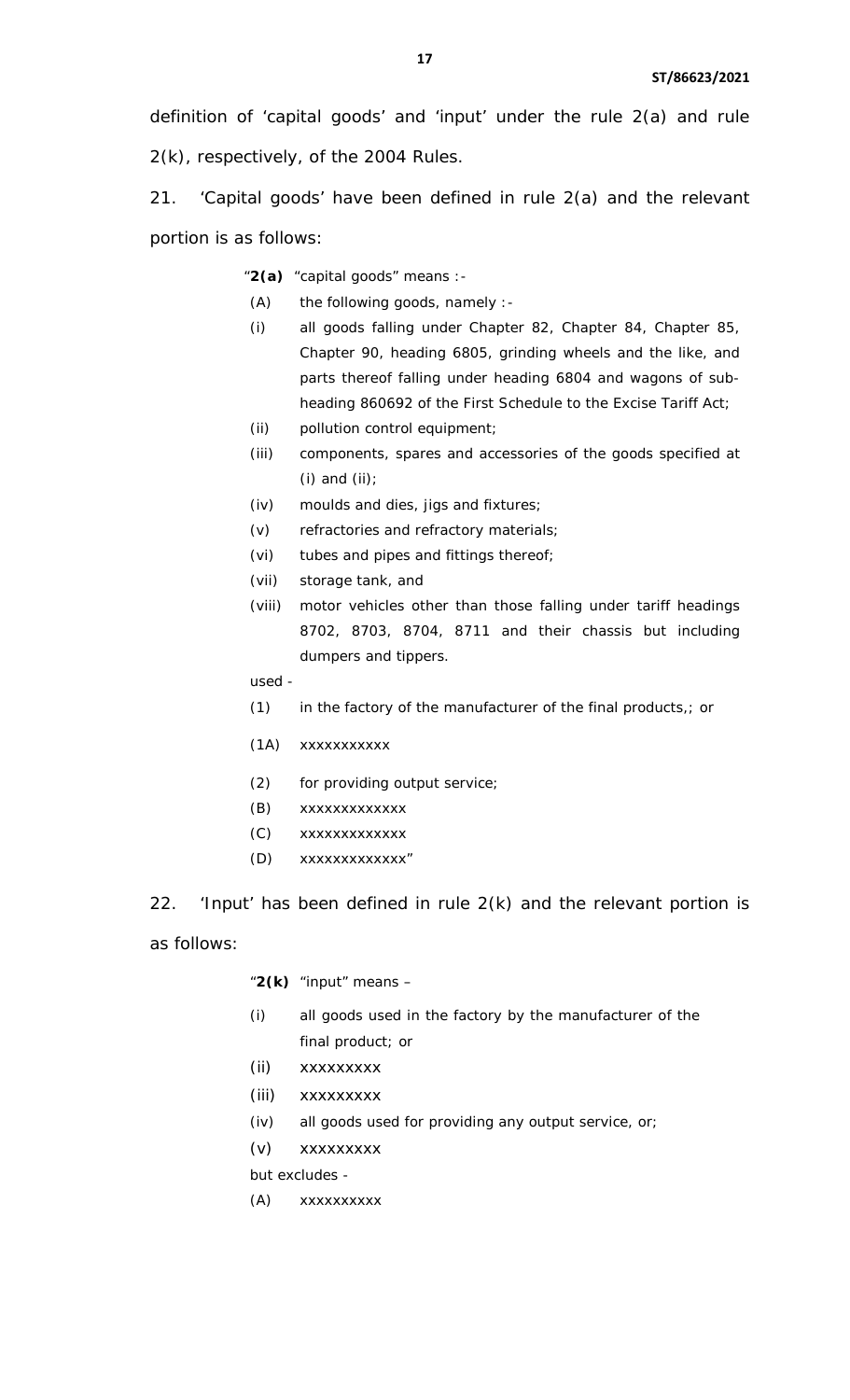- (B) xxxxxxxxxx
- (C) xxxxxxxxxx
- (D) xxxxxxxxxx
- (E) xxxxxxxxxx
- (F) any goods which have no relationship whatsoever with the manufacture of a final product.

Explanation. - xxxxxxxxxx"

23. Rule 3(1) of the 2004 Rules permits a provider of output service to take credit of the excise duties paid on any 'inputs' and 'capital goods'.

24. The first and fundamental issue that needs to be decided in the present appeal is as to whether towers are movable property or immovable property. This is for the reason that if they are immovable property, they would not be excisable goods.

25. The expression 'movable property' has been defined in section 3(36) of the General Clauses Act, 1897 to mean property of every description, except immovable property. Section 3 of the Transfer of Property Act, 1882, provides that unless there is something repugnant in the subject or context, 'immovable property' would not include standing timber, growing crops or grass. Section 3(26)of the General Clauses Act, 1897, provides that 'immovable property' shall include land, benefits to arise out of land, and things attached to the earth, or permanently fastened to anything attached to the earth. The term 'attached to the earth' has not been defined in the General Clauses Act, 1897 but section 3 of the Transfer of Property Act defines the expression 'attached to the earth' to mean:

- (a) rooted in the earth, as in the case of trees and shrubs;
- (b) imbedded in the earth, as in the case of walls and buildings;
- (c) attached to what is so imbedded for the permanent beneficial enjoyment of that to which it is attached.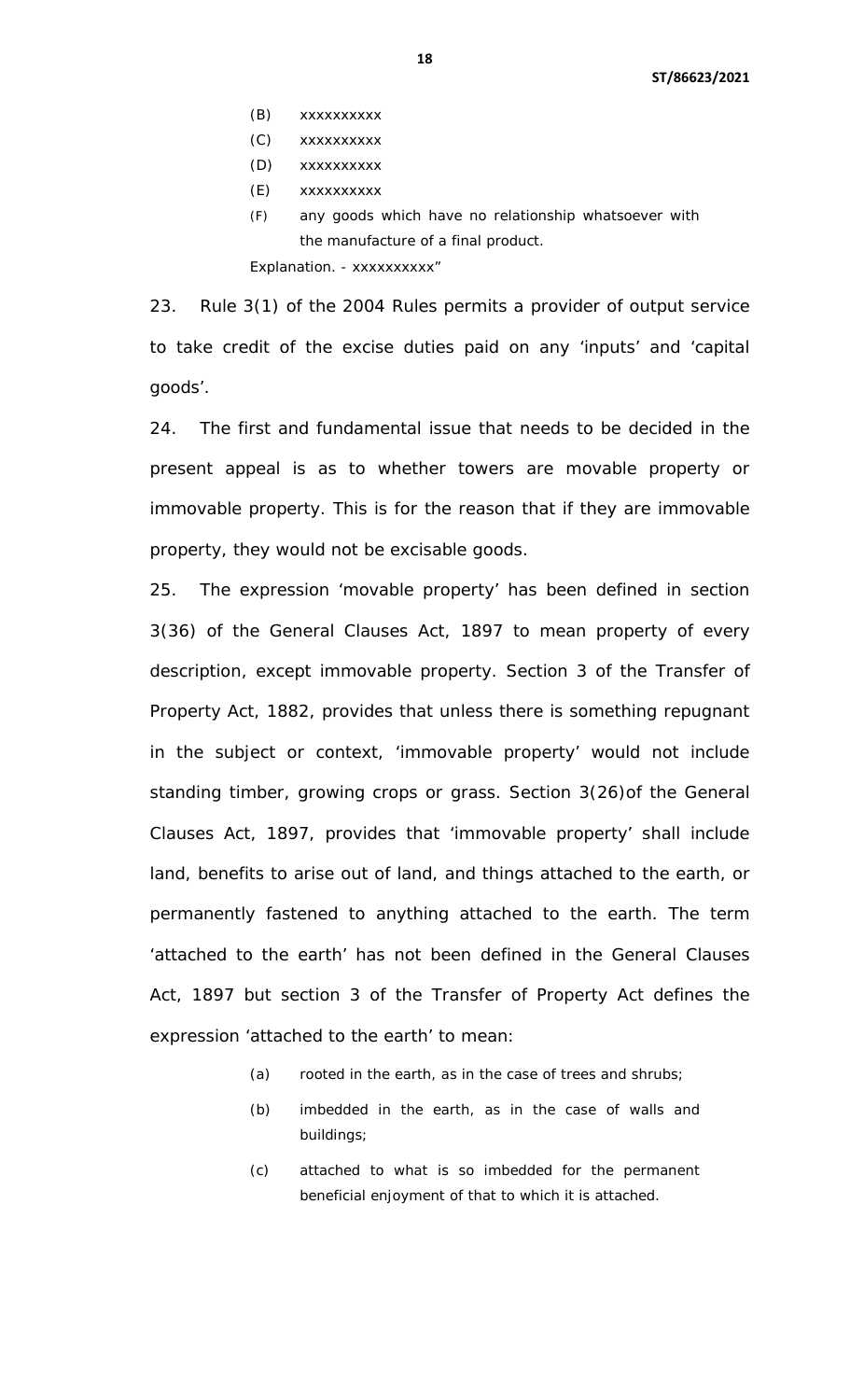26. The 'permanency test' was examined at length by the Supreme Court in **Solid & Correct Engineering Works.** In this case the Supreme Court drew a distinction between machines which by their very nature are intended to be fixed permanently to the structures embedded in the earth and those machines which are fixed by nuts and bolts to a foundation not because the intention was to permanently attach it to the earth but because foundation was necessary to provide a wobble free operation to the machine. The relevant portion of the judgment is reproduced below:

> "33. It is noteworthy that in none of the cases relied upon by the assessee referred to above was there any element of installation of the machine for a given period of time as is the position in the instant case. **The machines in question were by their very nature intended to be fixed permanently to the structures which were embedded in the earth.** The structures were also custom made for the fixing of such machines without which the same could not become functional. **The machines thus becoming a part and parcel of the structures in which they were fitted were no longer movable goods. It was in those peculiar circumstances that the installation and erection of machines at site were held to be by this Court, to be immovable property that ceased to remain movable or marketable as they**  were at the time of their purchase. Once such a machine is fixed, embedded or assimilated in a permanent structure, the movable character of the machine becomes extinct. The same cannot thereafter be treated as movable so as to be dutiable under the Excise Act. **But cases in which there is no assimilation of the machine with the structure permanently, would stand on a different footing. In the instant case all that has been said by the assessee is that the machine is fixed by nuts and bolts to a foundation not because the intention was to permanently attach it to the earth but because a foundation was necessary to provide a wobble free operation to the machine. An attachment of this kind without the necessary intent of making the same permanent cannot, in our opinion, constitute permanent fixing, embedding or attachment in**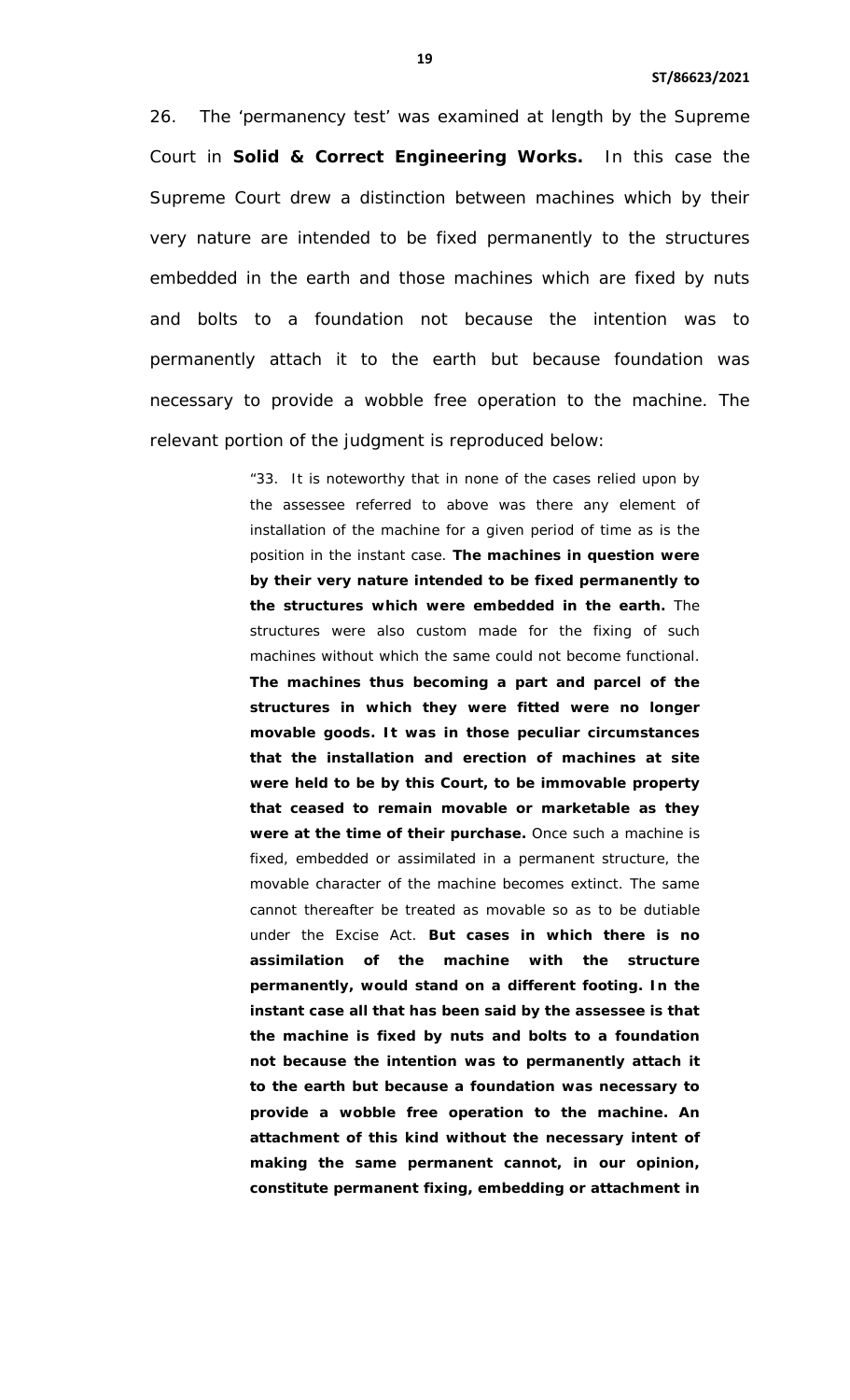**the sense that would make the machine a part and parcel of the earth permanently.** In that view of the matter we see no difficulty in holding that the plants in question were not immovable property so as to be immune from the levy of excise duty."

#### **(emphasis supplied)**

27. Earlier, the Supreme Court in **Triveni Engineering & Indus. Ltd.** vs. **Commissioner of Central Excise[17](#page-10-0)** had also observed that while determining whether an article is permanently fastened to anything attached to the earth, both the intention as well as the factum of fastening have to be ascertained from the facts and circumstances of each case and the relevant portion of the judgment is reproduced below:

> "**There can be no doubt that if an article is an immovable property, it cannot be termed as "excisable goods" for purposes of the Act.** From a combined reading of the definition of "immovable property" in Section 3 of the Transfer of Property Act, Section 3(25) of the General Clauses Act, it is evident that in an immovable property there is neither mobility nor marketability as understood in the excise law. **Whether an article is permanently fastened to anything attached to the earth requires determination of both the intention as well as the factum of fastening to anything attached to the earth. And this has to be ascertained from the facts and circumstances of each case.**"

## **(emphasis supplied)**

28. It would also be relevant to refer to the decision of the Supreme Court in **Sirpur Paper Mills Ltd.** vs. **Collector of Central Excise, Hyderabad[18](#page-19-0)** wherein the Supreme Court observed that merely because a machine is attached to earth for more efficient working and

<span id="page-19-0"></span> $\overline{a}$ **17 2000 (120) E.L.T. 273 (S.C.)** 

**<sup>18</sup> 1998 (97) E.L.T. 3 (S.C.)**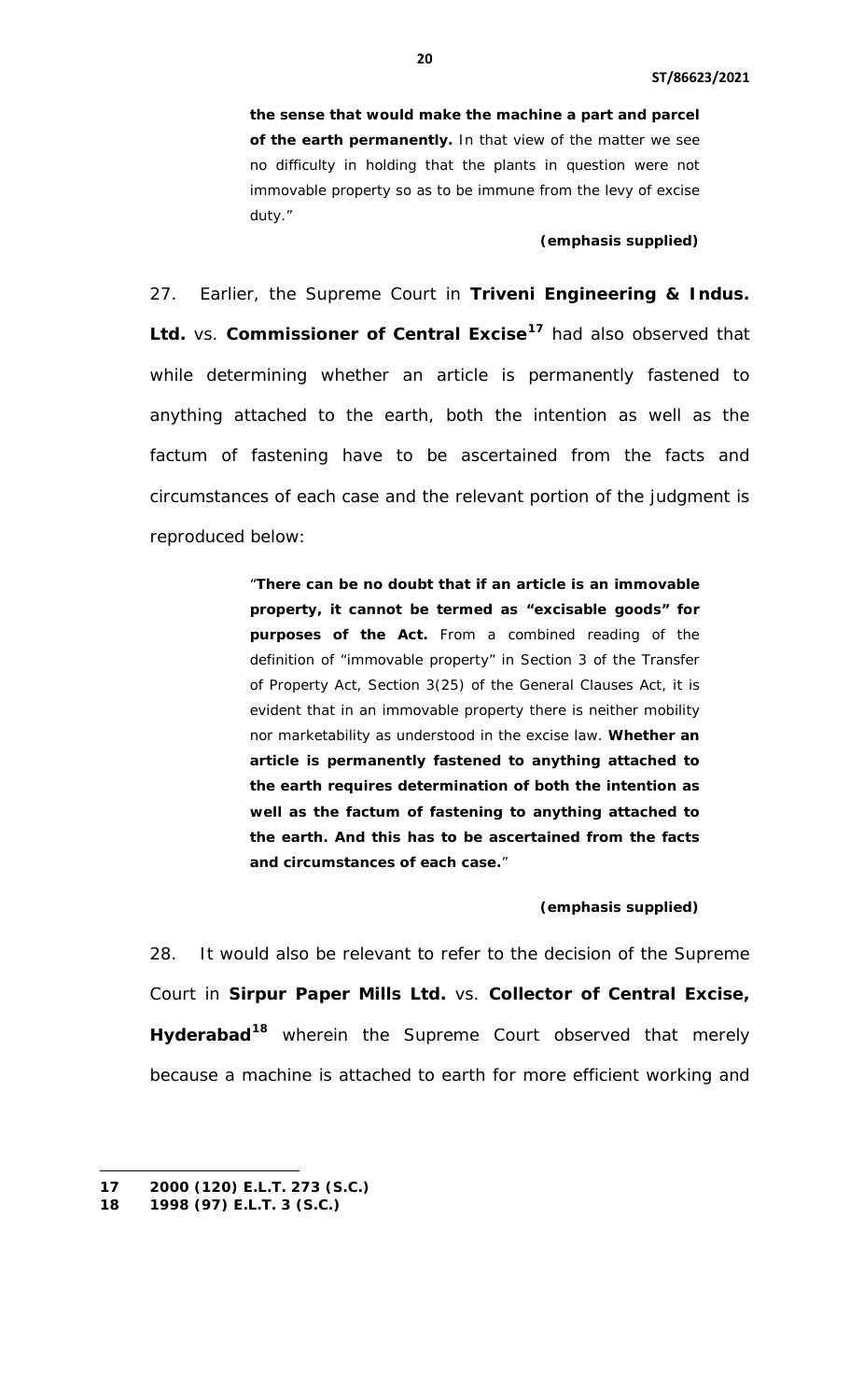operations it would not per se become immovable property. The observations are as follows:

> "5. **Apart from this finding of fact made by the Tribunal, the point advanced on behalf of the appellant, that whatever is embedded in earth must be treated as immovable property is basically not sound.** For example, a factory owner or a householder may purchase a water pump and fix it on a cement base for operational efficiency and also for security. That will not make the water pump an item of immovable property. Some of the components of the water pump may even be assembled on site. That too will not make any difference to the principle. The test is whether the papermaking machine can be sold in the market. The Tribunal has found as a fact that it can be sold. In view of that finding, we are unable to uphold the contention of the appellant that the machine must be treated as a part of the immovable property of the Company. **Just because a plant and machinery are fixed in the earth for better functioning, it does not automatically become an immovable property.**"

#### **(emphasis supplied)**

29. In **Mallur Siddeswara Spinning Mills (P) Ltd.**, the Supreme Court held that mere bolting of machine to a frame from which it can be unbolted and then shifted would not render the machine to be an immoveable property. The observations of the Supreme Court, in this connection, are reproduced below:

"2. Briefly stated the facts are as follows :-

The Appellants are in the business of spinning cotton yarn. It is claimed that in Salem there is acute power shortage. Thus two generator sets were installed in their factory one on 13th March, 1991 and the second on 15th January, 1992. Show Cause Notice dated 2nd July, 1993 was issued to them claiming duty on manufacture of generating sets. The Collector confirmed the demand for duty holding that there was deliberate suppression of the fact of manufacture of generating sets. The Appeal preferred by the Appellants has been dismissed by the Tribunal by the impugned Judgment.

3………………….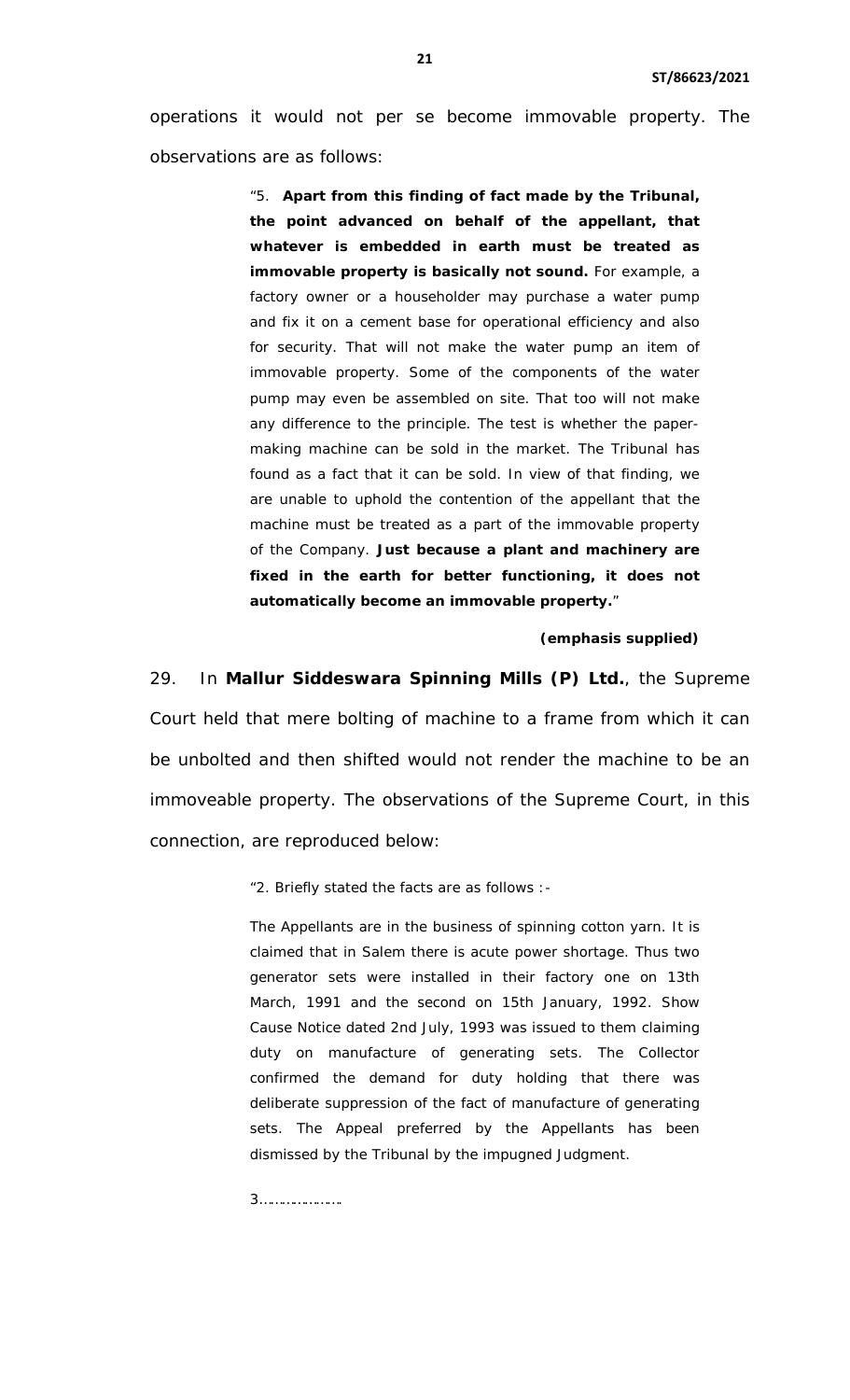4………………

5……………

6. It was next submitted that in any event the generating set was immovable property and thus no excise duty was payable on it. We are unable to accept this submission also. It is admitted position that the generating sets have been bolted on a frame. **If the generating set is only bolted on a frame it is capable of being unbolted and being shifted from that place.** It is then capable of being sold. **Under these circumstances it could not be said that the generating sets manufactured by the Appellants are immovable property."**

#### **(emphasis supplied)**

30. To appreciate the issue involved, it would be necessary to examine the manner of installation of the towers by the appellant. The telecom towers housing the telecom reception and transmission apparatus and other equipments of the appellant are merely fastened on a foundation, above the ground, using 'nuts and bolts'. The foundation is designed by structural engineers keeping in view the height, weight, type of soil, climatic and other environmental factors. No part of these towers are embedded in the earth, as was the case with the telecom towers which were pre-2014 period set up by other telecom operators. The present telecom towers are also architecturally different from the traditional telecom towers. Moreover, as the traditional telecom towers were partly embedded in the earth, any relocation of said towers used to result in some damage, at least to portions of the towers which were embedded in the earth. Such traditional towers were thus not usable 'as such' on being dismantled from the existing sites.

31. A perusal of judgment of the Bombay High Court in **Bharti Airtel** shows that it was an **admitted and undisputed** position taken by the appellant before the High Court that the towers were embedded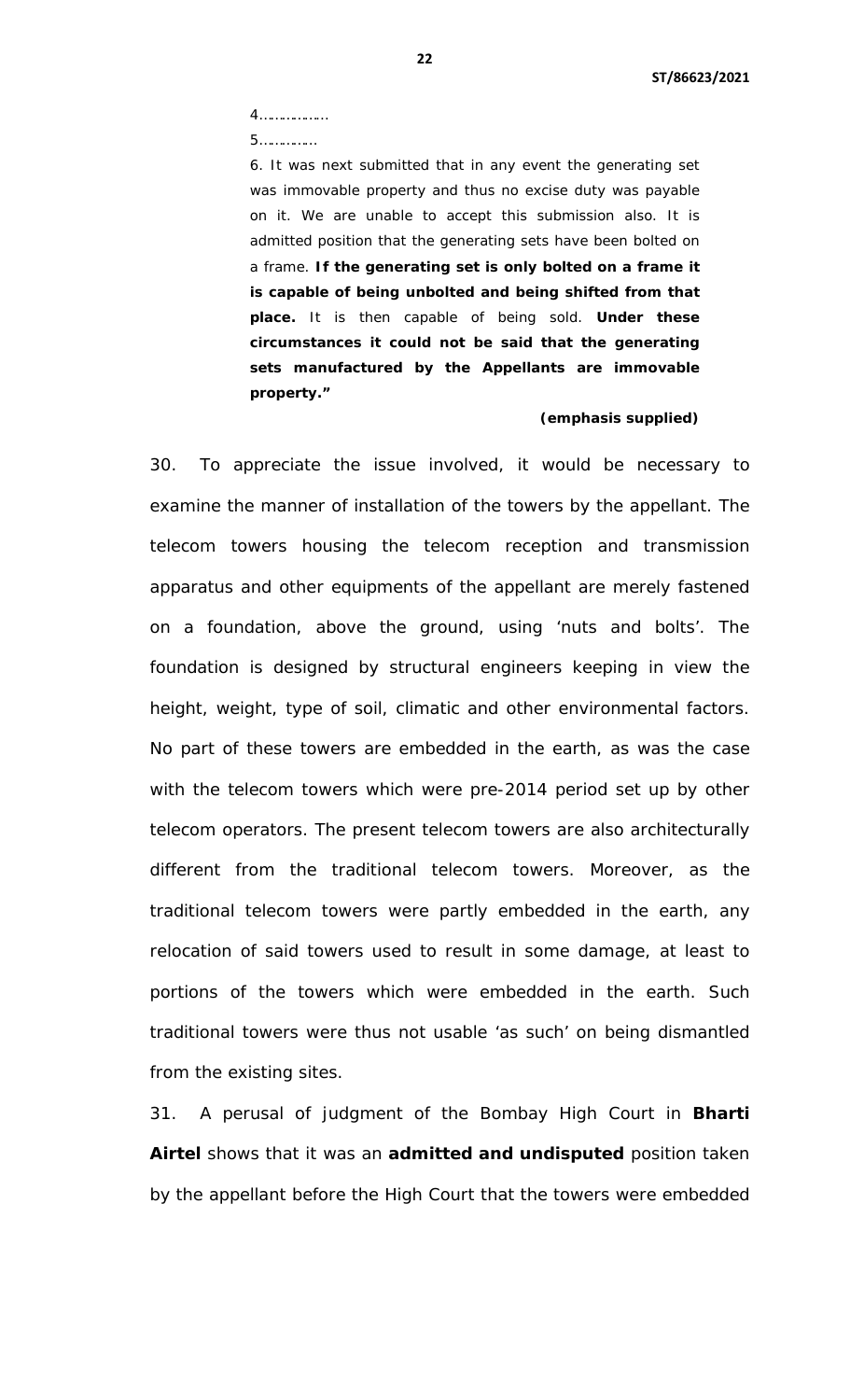in the earth and thus, were immovable structures, non-marketable and non-excisable. In fact, the towers were similar to those towers in **Commissioner** vs. **Hutchison Max Telecom Private Limited[19](#page-19-0)** and **State of Andhra Pradesh** vs. **BSNL[20](#page-22-0)**, wherein the towers were embedded in the earth and relocation of the same involved damage to parts like cable tray, etc. which were embedded/ fixed to civil structure as also to the BTS microwave equipment.

32. The appellant had repeatedly emphasized that the towers of the appellant were neither embedded nor "permanently" fixed or fastened to the earth/foundation and in fact, were merely attached to the foundation above the ground using nuts and bolts so that no damage was caused to any part of the tower on re-location. The show cause notice does not dispute that the towers were fastened on a foundation above the ground using nuts and bolts, nor does the order passed by the Assistant Commissioner or the Commissioner (Appeals) dispute this factual position.

33. The judgment of the Bombay High Court in **Bharti Airtel**, it needs to be again noted, proceeded on a footing that the towers in issue were immovable structure and in this connection the relevant paragraphs of the judgment are reproduced below:

> "25………..However, in the present case the facts are distinct. **The towers are admittedly immovable structures and non-marketable and nonexcisable.** We therefore, of the clear opinion that this judgment of the

> Division Bench of Andhra Pradesh High Court is inapplicable in the facts of the present case…………."

> 35………….."Again, the cited judgment does not improve the appellant's case inasmuch as the tower being **an admittedly**

 $\overline{a}$ 

<span id="page-22-0"></span>**<sup>19</sup> 2008 (224) ELT 191**

<span id="page-22-1"></span>**<sup>20</sup> 2012 (25) S.T.R. 321 (A.P.)**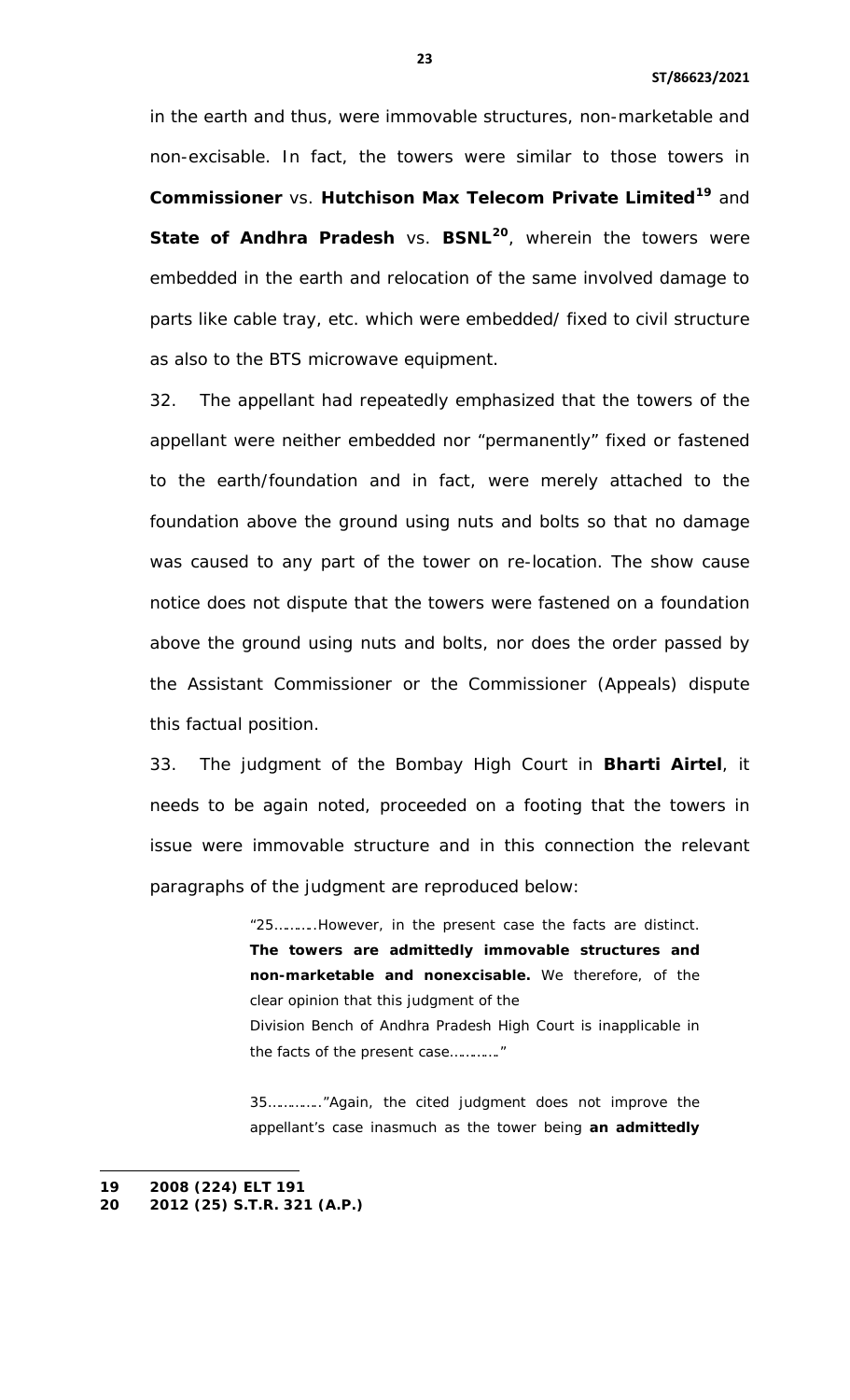**immovable** structure cannot be accessory of any kind of instrument. **The appellant's admission of the immovable nature of the towers is found in para** (J.3) of Grounds of Appeal No. ST/145/2009."

"38…………..The first requirement in this case is not met by the towers **which are admittedly immovable structures and ipso facto nonmarketable** and non-excisable………"

## **(emphasis supplied)**

34. Learned authorized representative appearing for the department also placed reliance upon the subsequent judgment of the Bombay High Court in **Vodafone India**. In this case also the towers were admittedly embedded in the earth, which fact is evident from the substantial questions of law that were framed by the High Court for its determination and the relevant extract is reproduced below:

> "2. According to the appellant, these appeals give rise to the following substantial questions of law :

> (a) Whether in the facts and circumstances of the case the Tribunal has erred in law by adding an additional condition through interpretation in Rule 2(k) of the Cenvat Credit Rules, 2004 being that the goods that are used for providing output services should not be embedded in earth?

#### ……………….

(k) Whether the Tribunal erred in law to appreciate that the identity of towers and pre-fabricated buildings/shelters are not lost merely when they are embedded in the earth prior to use and continue to qualify as 'inputs' under Rule 2(k) of the Cenvat Credit Rules, 2004?

#### ……………………

(n) Whether the Tribunal failed to appreciate that the process of embedding the Towers and pre-fabricated buildings/shelters is not a permanent process and the same can be removed and reinstalled at another location and they are merely embedded for proper functioning

and, therefore, are not immovable property?"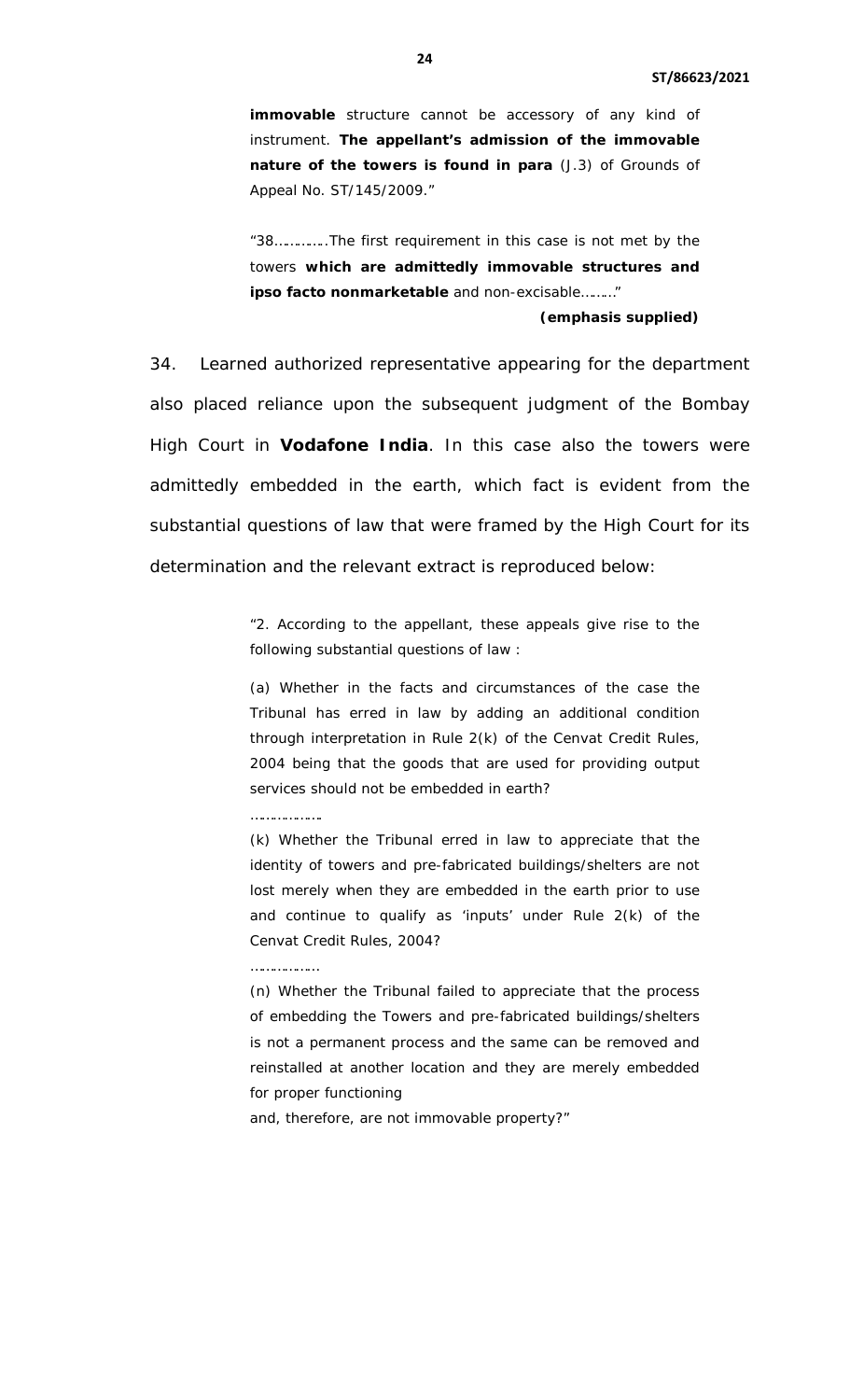35. As noticed above, there is neither any allegation nor finding that the towers of the appellant are embedded in the earth. In fact, the towers of the appellant are erected above the ground on a foundation using nuts and bolts. This aspect is crucial for deciding whether the telecom towers are immovable property or moveable property as was observed by the Supreme Court in **Solid** and **Correct Engineering Works**. The towers of the appellant do not satisfy any of the stipulations laid down by the Supreme Court for being regarded as immovable property. The towers are neither land nor benefits arising out of land nor are the same attached to the earth or permanently fastened to anything attached to earth. The towers are merely fastened above the ground to a foundation using nuts and bolts. The fastening is, therefore, not **permanent**, since the towers can be easily unfastened and in fact, according to the appellant, have been moved on a number of occasions without any damage from one location to another.

36. It also needs to be noticed that in **Bharti Airtel**, the Bombay High Court specifically mentioned that it was not deciding the wider question with respect to eligibility of tower per se but was restricting its conclusions to the facts and circumstances which fell for consideration in the appeal before it. The relevant observations are as follows:

> "33. ………… We clarify that we are not deciding any wider question but restricting our conclusion to the facts and circumstances which have fell for our consideration in these appeals."

37. In **Vodafone India**, the Bombay High Court based its judgment on **Bharti Airtel**. The judgments of the Bombay High Court in **Bharti**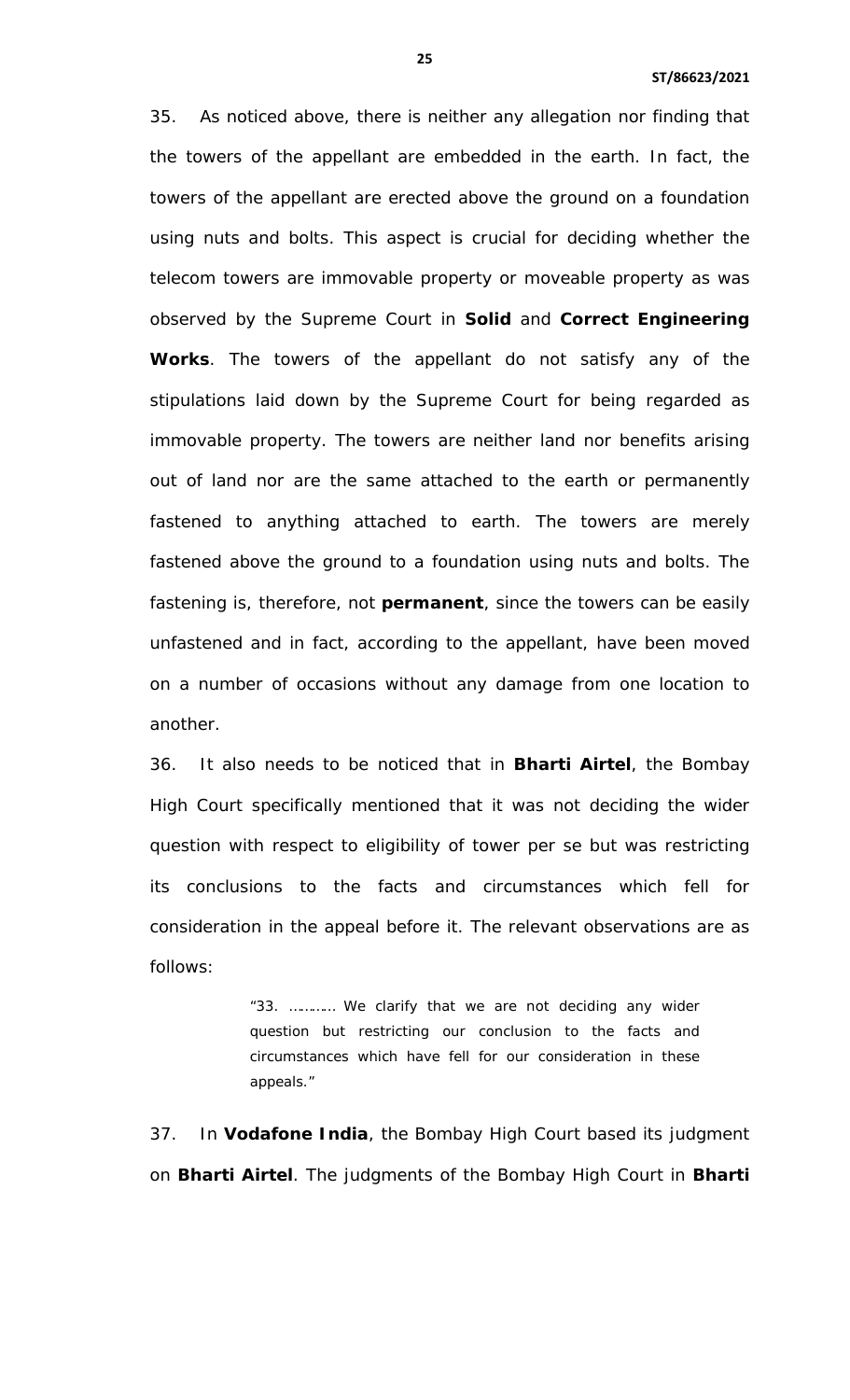**Airtel** and **Vodafone India** were rendered in the context of the admitted factual position that the towers therein were embedded in the earth. However, there is enough evidence in this appeal to conclude that the towers are not embedded in the earth and in fact, the towers are merely bolted to a foundation that is above the ground using nuts and bolts, and can be and have been moved without any damage from one location to another. Thus, the judgments of the Bombay High Court in **Bharti Airtel** and **Vodafone India** cannot be said to be an authority for the proposition that CENVAT credit would not be available in respect of **any** telecom tower. The Delhi High Court in **Vodafone Mobile Services** had also taken note of the fact that the assessee in **Bharti Airtel** had admitted before the Bombay High Court that the towers on which credit had been availed were immoveable property and consequently, the said judgment could not be applied as a binding precedent, since the facts were different. The Delhi High Court also observed that attachment of towers with the help of nuts and bolts to a foundation to provide stability to the working of the towers and prevent vibration and ensure wobble free operation would not per se qualify as 'attached to the earth' under any of the three clauses of section 3 of the Transfer of Property Act, 1872. The relevant observations of the Delhi High Court are reproduced below:

> "30. **The Revenue contends that the towers and shelters are not per se immovable property but transform and become immovable as they are** permanently imbedded in earth inasmuch as they are fixed to a foundation imbedded in earth. This argument has to be considered in the light of the decisions discussed above. **Attachment of the towers in question with the help of nuts and bolts to a foundation** (not more than one foot deep), **intended to provide stability to the working of the towers and prevent**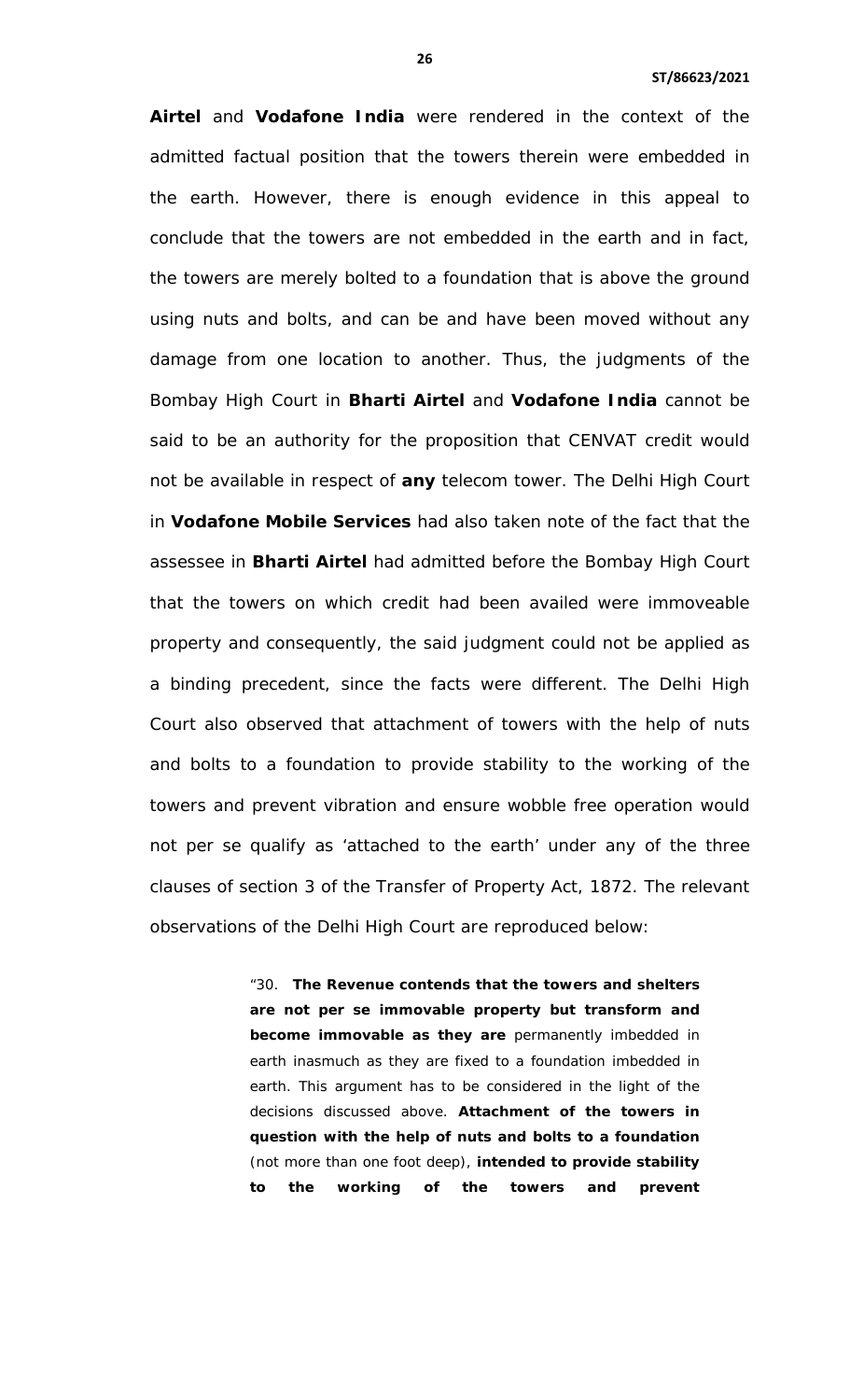**vibration/wobble free operation does not per se qualify its description as attached to the earth in any one of the three clauses** (of Section 3 which defines "attached to the earth") extracted above. Clearly, attachment of the towers to the foundation is not comparable or synonymous to trees and shrubs rooted in earth. It is also not equivalent to entrenching in the earth of the plant as in the case of walls and buildings, for the obvious reason that a building imbedded in the earth is permanent and cannot be detached without demolition. Imbedding of a wall in the earth is not comparable to attachment of a tower to a foundation meant only to provide stability to the plant especially because the attachment is not permanent and what is attached can be easily detached from the foundation. So also, attachment of the tower to the foundation on which it rests would not fall in the third category (attached to what is so imbedded for the permanent beneficial enjoyment of that to which it is attached), for an attachment to fall in that category it must be for permanent beneficial enjoyment of that to which the tower is attached.

#### \*\*\*\*\*\*\*\*\*

36. In view of this Court, **in the facts of the present case, the permanency test has to be applied, in the context of various objective factors and cannot be confined or pigeonholed to one single test. In the present case, the entire tower and shelter is fabricated in the factories of the respective manufacturers and these are supplied in CKD condition. They are merely fastened to the civil foundation to make it wobble free and ensure stability. They can be unbolted and reassembled without any damage in a new location.** The detailed affidavit filed by the assessees demonstrate that installation or assembly of towers and shelters is based on a rudimentary "screwdriver" technology. **They can be bolted and unbolted, assembled and re-assembled, located and re-located without any damage and the fastening to the earth is only to provide stability and make them wobble and vibration free**; devoid of intent to annex it to the earth permanently for the beneficial enjoyment of the land of the owner. The assessees have also placed on record the copies of the leave and license agreements, making it clear that the licensee has the right to add or remove the aforesaid appliances, apparatus, equipment etc.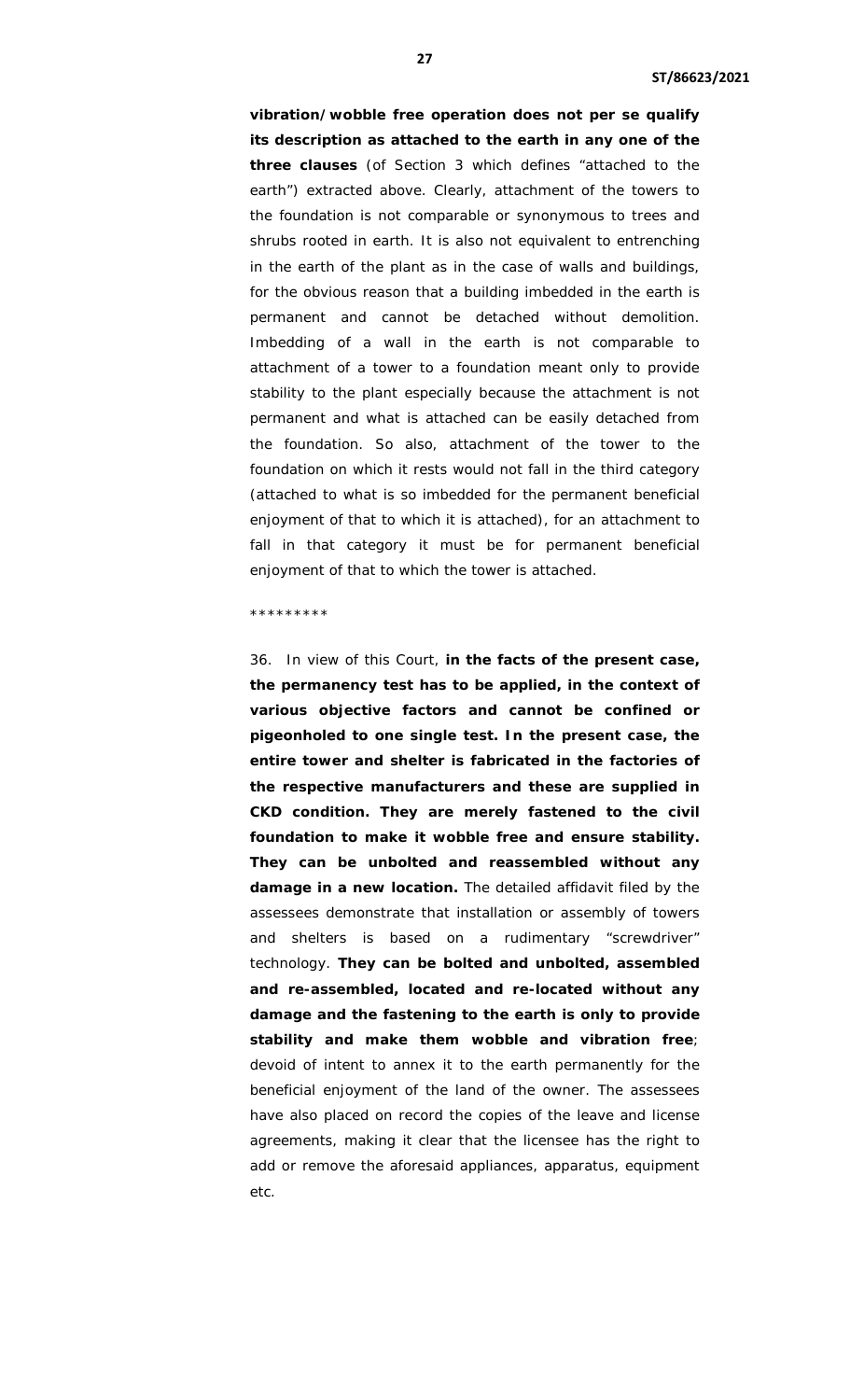37. **On an application of the above tests to the cases at hand, this Court sees no difficulty in holding that the manufacture of the plants in question do not constitute annexation and hence cannot be termed as immovable property for the following reasons :**

- (i) The plants in question are not per se immovable property.
- (ii) Such plants cannot be said to be "attached to the earth" within the meaning of that expression as defined in Section 3 of the Transfer of Property Act.
- (iii) The fixing of the plants to a foundation is meant only to give stability to the plant and keep its operation vibration free.
- (iv) The setting up of the plant itself is not intended to be permanent at a given place. The plant can be moved and is indeed moved after the road construction or repair project for which it is set up is completed.

38. **A machine or apparatus annexed to the earth without its assimilation by fixing with nuts and bolts on a foundation to provide for stability and wobble free operation cannot be said to be one permanently attached to the earth and therefore, would not constitute an immovable property.** Thus, the Tribunal erred in relying on the Bombay High Court in Bharti Airtel Ltd. (supra). **It is also important to understand that when the matter was carried out in the Bombay High Court and the judgment was delivered, the whole case proceeded on the presumption that these are immovable properties.** The Tribunal failed to appreciate the 'permanency test' as laid down by the Supreme Court in Solid and Correct Engineering (supra)."

## **(emphasis supplied)**

38. What also needs to be remembered is that the Supreme Court in **Solid & Correct Engineering Works** particularly dealt with a machine that was bolted to a foundation with nuts and bolts and could be moved. This is precisely the situation in the present appeal, unlike the matters before the Bombay High Court in **Bharti Airtel** and **Vodafone India** wherein it was in admitted position that the towers were embedded in the earth.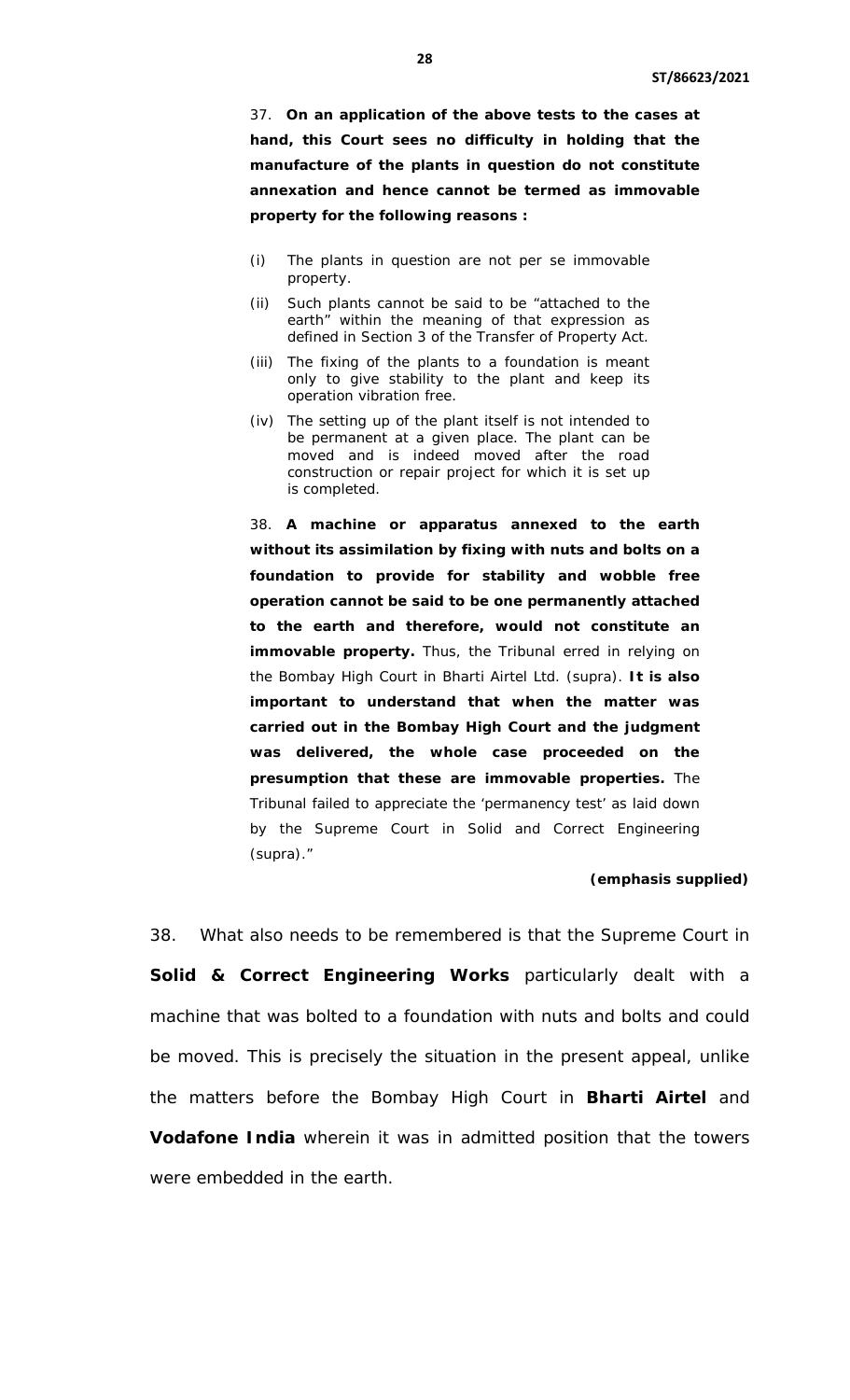39. The contention of the revenue is that the towers may not per se be immovable property but they become immovable property once they are permanently embedded in the earth in the sense that they are fixed to a foundation embedded in earth.

40. It is settled law that eligibility to credit is required to be determined on the date of receipt of such goods by the assessee and in the form and manner in which the goods are received and not after they have been installed for effective functioning. The question whether the goods are immovable or movable is, therefore, required to be determined when the goods are received by the assessee and not after they are installed. This is what was held by the Delhi High Court in **Vodafone Mobile Services** and the relevant observations are as follows:

> "65. The above analysis shows that the definition of 'input' does not contain any condition relating to emergence of immovable property to be ineligible for taking credit. The eligibility of credit must be determined at the time of receipt of the goods in terms of Rule 4(1) of the Credit Rules. Credit cannot be denied so as long as the goods are used for the provision of the output service……."

41. According to the appellant, it had started providing telecommunication services from September 2016, but the process of setting up the telecommunication network had started around 2014, for which purpose the appellant purchased capital equipment, including monopoles, masts, poles, doors, racks, fall arrester systems, insulation material, outdoor cabinets. These would, for the sake of convenience, be referred to as telecom towers.

42. It clearly transpires from the material on record that the telecom towers that the appellant procured on payment of central excise duty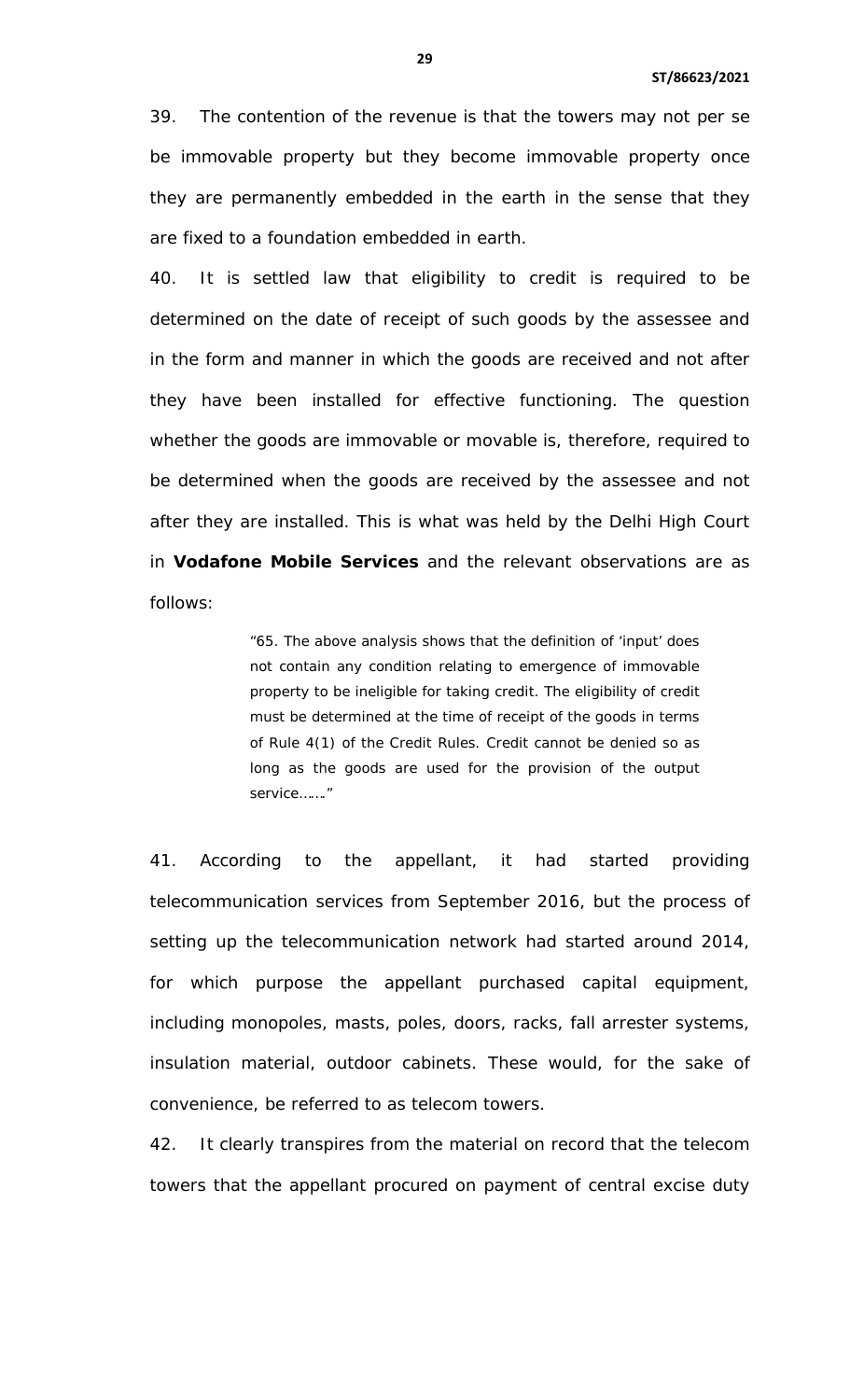were designed differently from the traditional telecom towers that the other telecom operators used for providing the 3G/2G telecom services. The towers of the appellant are smaller in height, lighter in weight and have a provision for housing within the hollow of the poles/mast most of the telecommunication equipments such as radio transmission and reception equipments, electrical utility items like SMPS battery, which earlier in the traditional telecom towers were erected and installed externally on the towers. The telecom towers and the equipments together constitute the Base Transmission Systems**[21](#page-22-1)**, which is known in 4G technology as 'e-Node B' site. An e-Node B site comprises transmission/reception equipments, electrical utility items, towers and ancillary items. The towers at such e-Node B sites could either be located on vacant plots of land or on roof tops of buildings for efficient and smooth transmission and reception of telecommunication signals over a maximum area around towers. Transmission and reception equipments of each e-Node B sites are fixed with nuts and bolts on the tower at a specified height in a specified direction and the other accessories are placed inside the cabinets of the hollow portion of the mast. The LTE 4G technology deployed by the appellant and the spectrum of 2200 Ghz, which the appellant was allotted for the purpose of providing telecommunication services, also required a much higher density of telecom towers within a geographical area. The architecture of e-Node B sites was accordingly designed by the engineers of the appellant by reducing the weight, height and dimensions of telecom towers to enable quick and smooth removal for

<span id="page-29-0"></span>**21 BTS**

l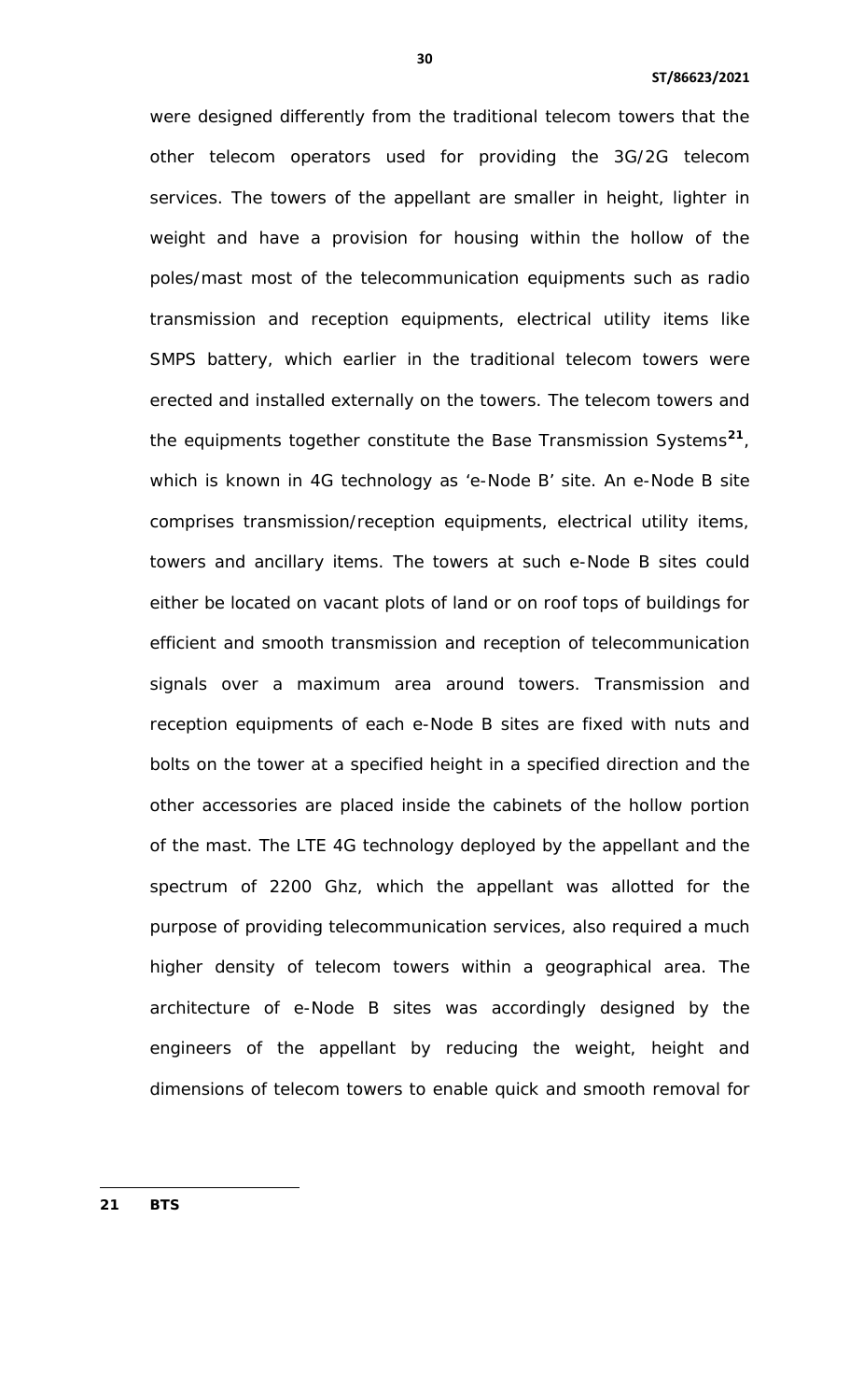the purpose of relocation thereof, as and when required, without any damage either to the tower or to any of its components.

43. Since these equipments and goods had suffered central excise duties, the appellant availed CENVAT credit on such goods, either as 'inputs' or as 'capital goods' from March 2014. The description of the goods installed at e-Node B sites, on which credit was availed either as 'inputs' or as 'capital goods', is provided below:

| <b>Serial</b><br>No. | <b>Description</b><br>of<br>goods installed<br>e-Node<br>at<br>в<br>sites | <b>Tariff</b><br>Chapter<br>Heading | <b>CENVAT Credit</b><br>claimed in Rs. | <b>Primary Function</b>                                                                                                 |
|----------------------|---------------------------------------------------------------------------|-------------------------------------|----------------------------------------|-------------------------------------------------------------------------------------------------------------------------|
|                      |                                                                           |                                     |                                        |                                                                                                                         |
|                      | Part I (Inputs)                                                           |                                     |                                        |                                                                                                                         |
| 1.                   | Ground<br>Base<br>Mast (GBM)                                              | 7308                                | 1,41,30,75,486                         | To<br>place<br>telecom<br>transmission/ reception<br>equipment,<br>battery<br>bank,<br>power<br>source<br>equipment     |
| 2.                   | Pole/Pipe/RTT                                                             | 7308                                | 44,91,88,951                           | telecom<br>To<br>place<br>transmission/reception<br>equipment                                                           |
| 3.                   | Pole Mount                                                                | 7308                                | 18,60,45,332                           | To mount antennas                                                                                                       |
| 4.                   | Ground<br>Base<br>Tower (GBT)                                             | 4008                                | 18,43,66,801                           | To<br>place<br>telecom<br>transmission/reception<br>equipment                                                           |
| 5.                   | Cabinet                                                                   | 7326                                | 7,67,76,717                            | To house<br>utilities<br>&<br>telecom<br>electronic<br>equipment like battery<br>bank,<br>power<br>source<br>equipments |
| 6.                   | Clamp                                                                     | 7308                                | 7,41,03,807                            | To<br>secure<br>water<br>the<br>ingress in<br><b>GBM</b><br><b>GBM Door</b>                                             |
| 7.                   | Cabinet                                                                   | 9406                                | 1,66,01,901                            | To house<br>utilities<br>&<br>telecom<br>electronic<br>equipment like battery<br>bank,<br>power<br>source<br>equipments |
| 8.                   | GBM Door                                                                  | 7308                                | 1,43,06,508                            | To<br>provide<br>secure<br>for<br>door<br>access<br>equipment inside GBM                                                |
| 9.                   | Protection<br>Fall<br>System                                              | 7308                                | 1,14,62,844                            | To provide safe work<br>environment<br>to<br>the<br>rigger who climbs on<br>towers/ masts                               |
| 10.                  | Canopy                                                                    | 7308                                | 60,75,907                              | provide<br>To<br>water<br>ingress protection from<br>top of the GBM                                                     |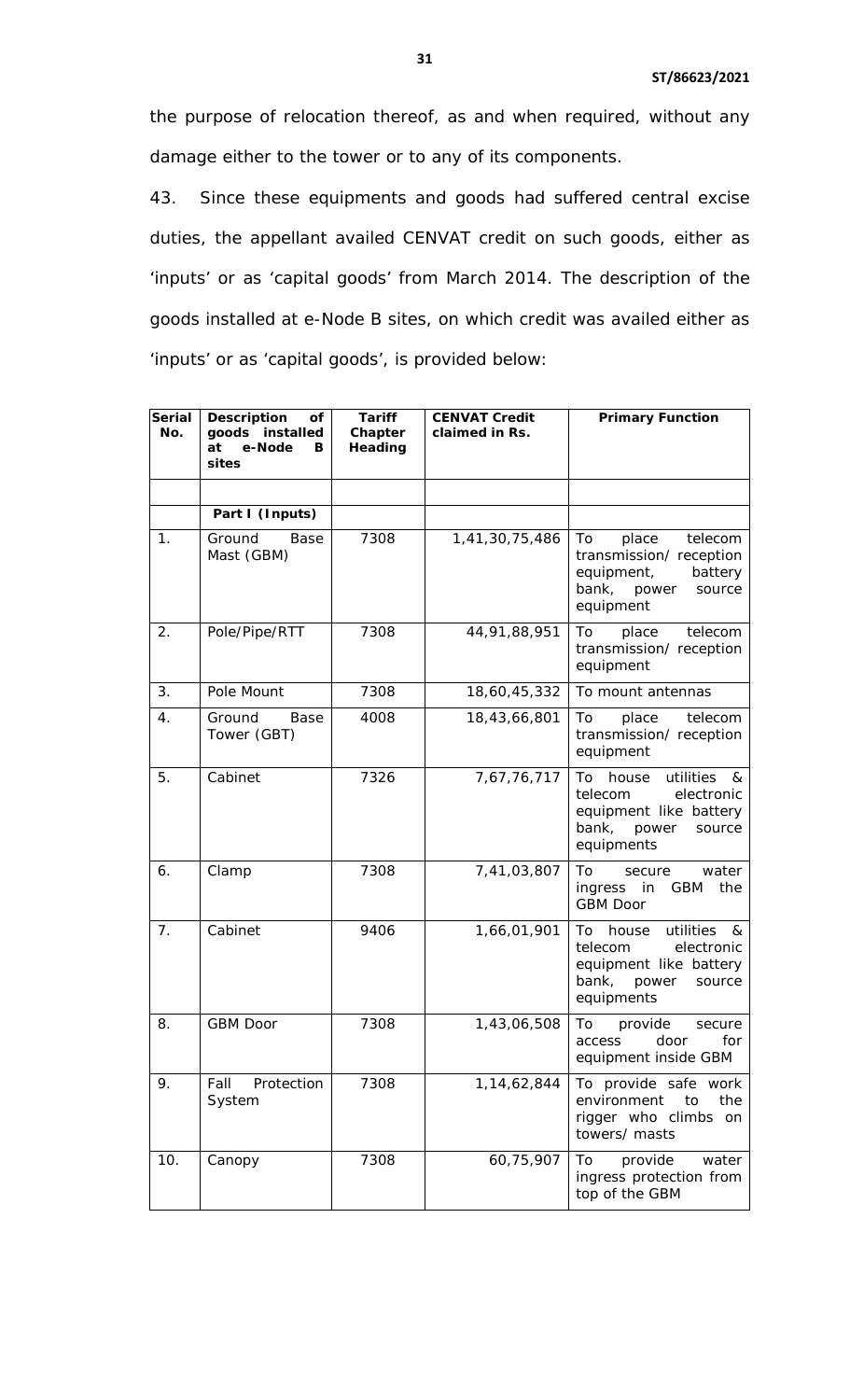| 11.           | Rack                                        | 9403                     | 50,34,207                                 | To<br>house/<br>stack<br>utilities, electronics &<br>equipment<br>like<br>other<br>SMPS, Routers, battery<br>in<br>banks<br>etc.<br>firm<br>condition                                                                                                                                                                                                                      |
|---------------|---------------------------------------------|--------------------------|-------------------------------------------|----------------------------------------------------------------------------------------------------------------------------------------------------------------------------------------------------------------------------------------------------------------------------------------------------------------------------------------------------------------------------|
| 12.           | Insulation<br>Material                      | 7308                     | 20,47,961                                 | internal<br>To<br>maintain<br><b>GBM</b><br>temperature<br>οf<br>lesser than<br>Ambient<br>temperature                                                                                                                                                                                                                                                                     |
| 13.           | <b>Bolts</b>                                | 7318                     | 12,74,411                                 | To<br>securely<br>assemble/fasten<br>mating<br>parts<br>оf<br>mast/poles/pipes                                                                                                                                                                                                                                                                                             |
|               | Sub-total<br>of<br>inputs                   |                          | 2,44,03,60,834                            |                                                                                                                                                                                                                                                                                                                                                                            |
|               |                                             |                          |                                           |                                                                                                                                                                                                                                                                                                                                                                            |
| Serial<br>No. | <b>Description</b><br>οf<br>Goods installed | <b>Tariff</b><br>Chapter | <b>CENVAT Credit</b><br>initially claimed | <b>Primary Function</b>                                                                                                                                                                                                                                                                                                                                                    |
|               | e-Node<br>at<br>в<br>sites                  | Heading                  | Rs.                                       |                                                                                                                                                                                                                                                                                                                                                                            |
|               | (Capital<br>Part-II<br>Goods)               |                          |                                           |                                                                                                                                                                                                                                                                                                                                                                            |
| 1.            | Cabinet                                     | 8517                     | 4, 19, 98, 921                            | house<br>utilities<br>To<br>&<br>electronic<br>telecom<br>equipment like battery<br>bank, power<br>source,<br>equipments                                                                                                                                                                                                                                                   |
| 2.            | Antenna Mount                               | 8529                     | 4, 16, 49, 926                            | To mount antennas                                                                                                                                                                                                                                                                                                                                                          |
| 3.            | <b>Bus Bar</b>                              | 8503                     | 1,03,54,279                               | termination<br>For<br>of<br>cables & wires                                                                                                                                                                                                                                                                                                                                 |
| 4.            | Rack                                        | 8473                     | 9,25,474                                  | To the control of the control of the control of the control of the control of the control of the control of the control of the control of the control of the control of the control of the control of the control of the contr<br>house/stack<br>utilities, electronics &<br>other equipment<br>like<br>SMPS, Routers, battery<br>banks<br>etc.<br>in<br>firm<br>condition |
| 5.            | Arrestor                                    | 8538                     | 41,051                                    | For<br>lightening<br>protection                                                                                                                                                                                                                                                                                                                                            |
|               | Sub-total<br>Οf<br><b>Capital Goods</b>     |                          | 9,49,69,651                               |                                                                                                                                                                                                                                                                                                                                                                            |
|               |                                             |                          |                                           |                                                                                                                                                                                                                                                                                                                                                                            |
|               | <b>Grand Total</b>                          |                          | 2,53,53,30,484                            |                                                                                                                                                                                                                                                                                                                                                                            |

44. It transpires from the aforesaid details that an amount of Rs. 2,44,03,60,834/- pertains to CENVAT credit availed as inputs and the remaining amount of Rs. 9,49,69,651/- relates to CENVAT credit on items which were claimed to be capital goods. The description of the goods on which CENVAT credit was availed as inputs are mainly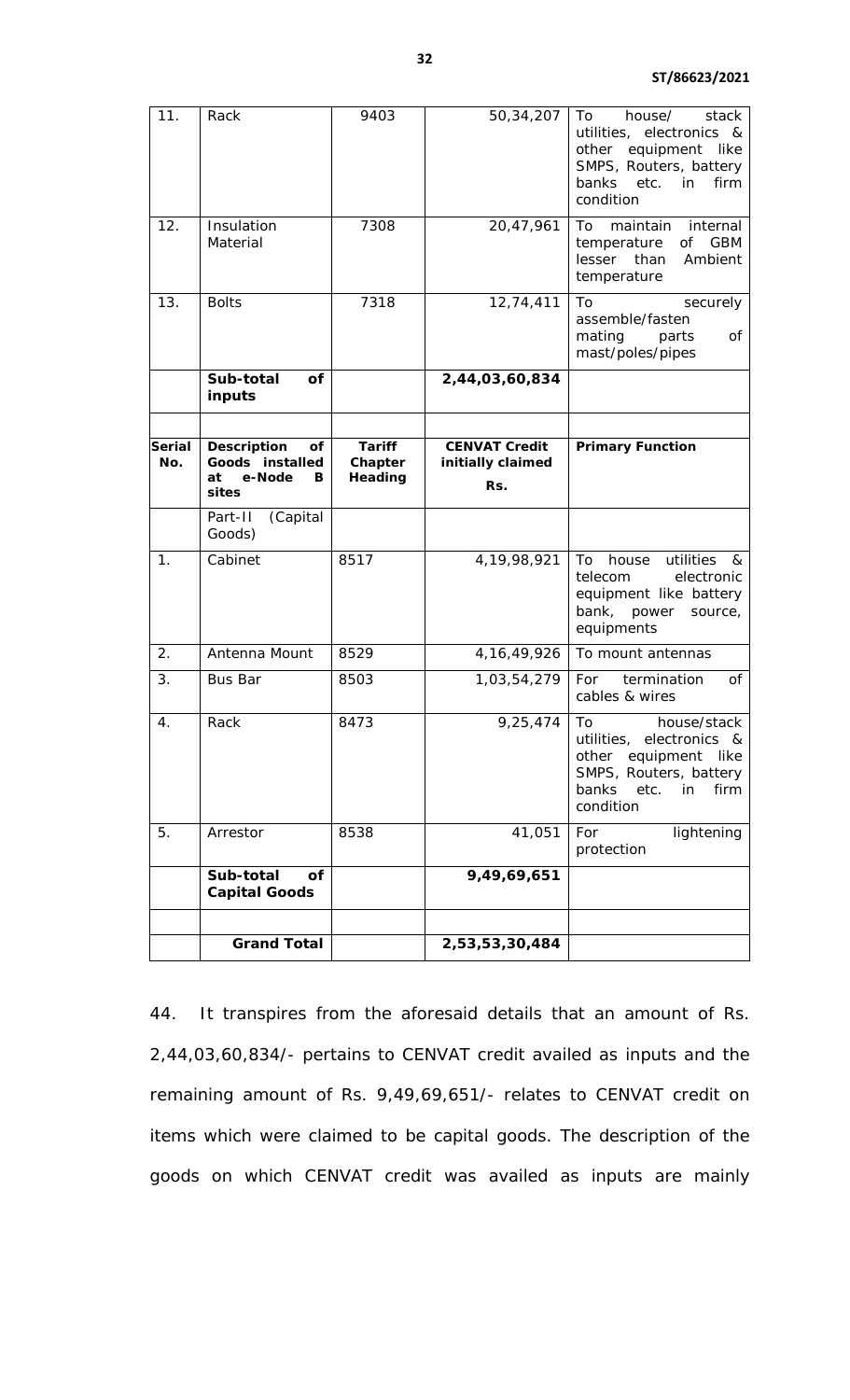Ground Base Mast, Pole/Pipe, Pole Mount, Ground Base Tower, etc. The items on which credit was taken as capital goods are Cabinet falling under heading 8517, Antenna Mount falling under heading 8529, Bus Bar falling under heading 8503, Rack falling under heading 8473, and Arrestor falling under heading 8538.

45. A perusal of the show cause notice indicates that the eligibility to avail credit as inputs was disputed by the department only on the ground that items like "telecom tower which comprises of items like masts, poles, doors, racks, fall arrestor systems, insulation material and outdoor cabinets are attached to earth being immoveable structure fixed to ground." In order to rebut the alternative claim made by the appellant, the show cause notice also alleged that the aforesaid items are not capital goods for the reason that these goods fall under Chapters 72 and 73 of the Excise Tariff Act which is not one of the specified heading in rule 2(a)(A) of the 2004 Rules. Insofar as the CENVAT credit of Rs. 9,49,69,651/- availed by the appellant as capital goods is concerned, the only ground urged in the show cause notice for denying credit is that these goods are immovable in nature, as was held by the Bombay High Court in **Bharti Airtel**. In respect of these goods, the show cause notice does not dispute that the same are classifiable under specific headings for which CENVAT credit could be availed as capital goods in terms of rule 2(a)(A) of the 2004 Rules.

46. On a perusal of the allegations made in the show cause notice as also the findings of the Commissioner (Appeals), it is evident that there is no dispute that the goods on which credit had been availed, either as inputs or as capital goods have been used for providing output service, which is a pre-requisite for being eligible to avail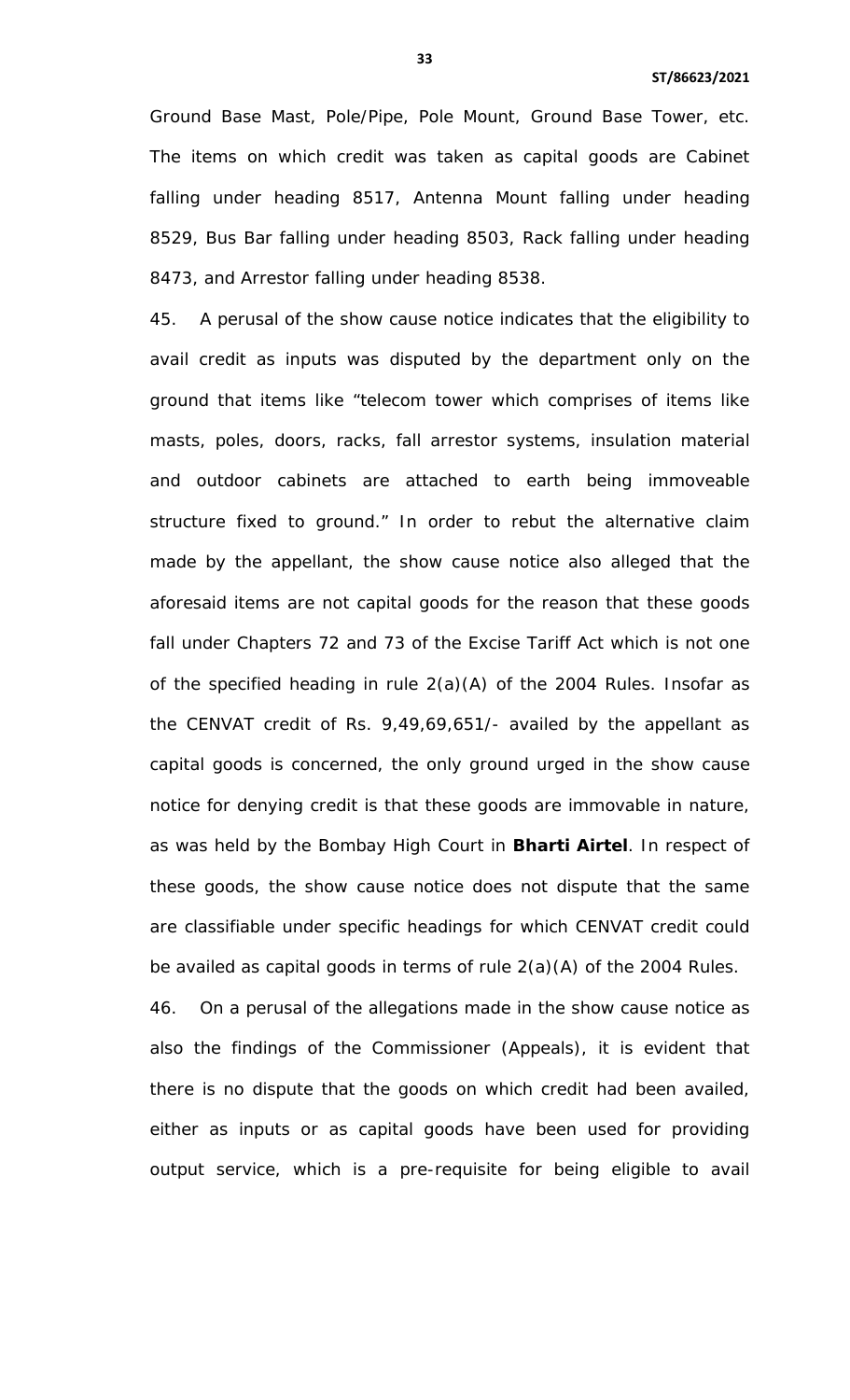CENVAT credit. Thus, it would not be necessary to examine this aspect of nexus with the provision of output service.

47. Insofar as credit to the tune of Rs. 9,49,69,651/- availed as capital goods is concerned, there is no dispute that the said goods are classifiable under Chapters 84 and 85 of the Excise Tariff Act and that the same are specified headings in the definition of capital goods under rule 2(a)(A)(i) of the 2004 Rules. There is absolutely no ground for denying credit in respect of these goods, save and except for the allegation and findings that these goods became immoveable property. It has already been held that these goods, on which the appellant availed credit, even after fixing them to a foundation do not acquire the character of an immoveable property. There is, therefore, no basis for denying credit as capital goods in respect of the goods classifiable under Chapters 84 and 85 of the Excise Tariff Act.

48. Insofar as the balance credit availed as inputs is concerned, the learned authorized representatives of the department urged a new ground, which was not even part of the allegations contained in the show cause notice nor part of the findings of the Commissioner (Appeals), that the definition of input contains an exclusion clause which excludes from the ambit of inputs all goods "used for making structures for support of capital goods". The contention, therefore, is that credit cannot be taken for towers.

49. It is not possible to accept this contention. The telecom towers cannot be regarded as "goods used for making structures for support of capital goods", when they are themselves structures for support of capital goods. The words "used for making" appearing in the exclusion clause cannot be ignored while construing and interpreting the said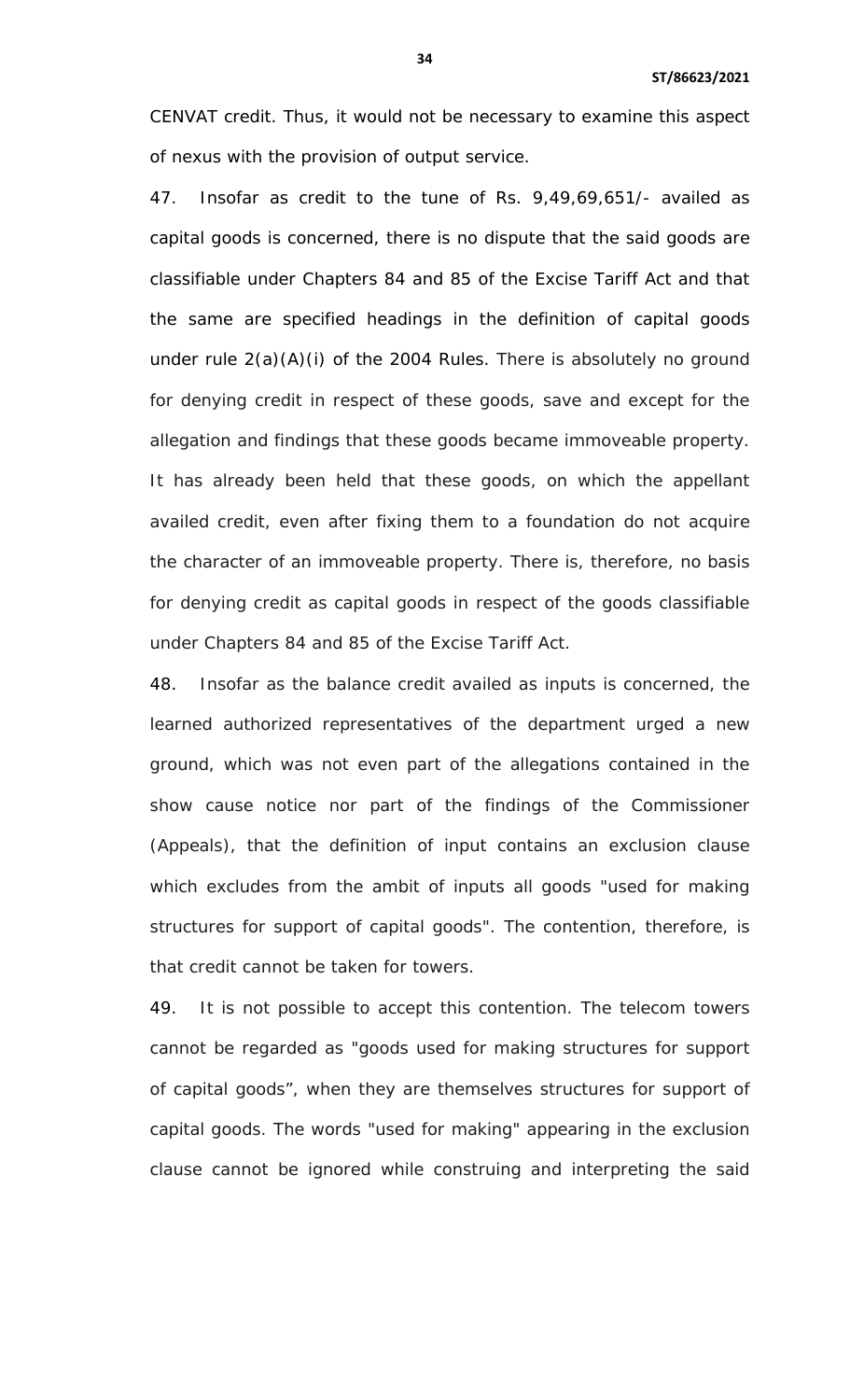exclusion clause. Clearly, the exclusion clause seeks to cover steel items of general use such as angles, channels, bars CTD/TMT bars, which are raw materials used for making structures. Explanation 2 under the definition of 'input', which was inserted on 07.07.2009, specifically refers to these steel items of general use. The said Explanation reads as under:

> "Explanation 2 - Input include goods used in the manufacture of capital goods which are further used in the factory of the manufacturer but shall not include cement, angles, channels. Centrally Twisted Deform (CTD) bar or Thermo-Mechanically Treated (TMT) bar and other items used for construction of factory shed, building or laying of foundation or making of structures for support of capital goods."

50. Thus, as the telecom towers in the present case are not immoveable property, and since immovability of such towers was the only ground for rejection of the refund claim, it has to be held that all such items on which CENVAT credit was taken as 'inputs' are eligible for credit as inputs.

51. This being the case, there is no need to examine the alternative claim of the appellant that these items could also be covered under the definition of capital goods.

52. Learned authorized representatives of the department also pointed out that the show cause notice had sought to reject the claim for refund on the ground that the issue of admissibility to credit on towers and part thereof had been decided by the Bombay High Court in **Bharti Airtel** and **Vodafone India,** but an appeal against the same is pending before the Supreme Court where the appellant had filed an Intervention Application. The contention advanced is that since the issue as to whether the appellant is entitled to avail credit on merits is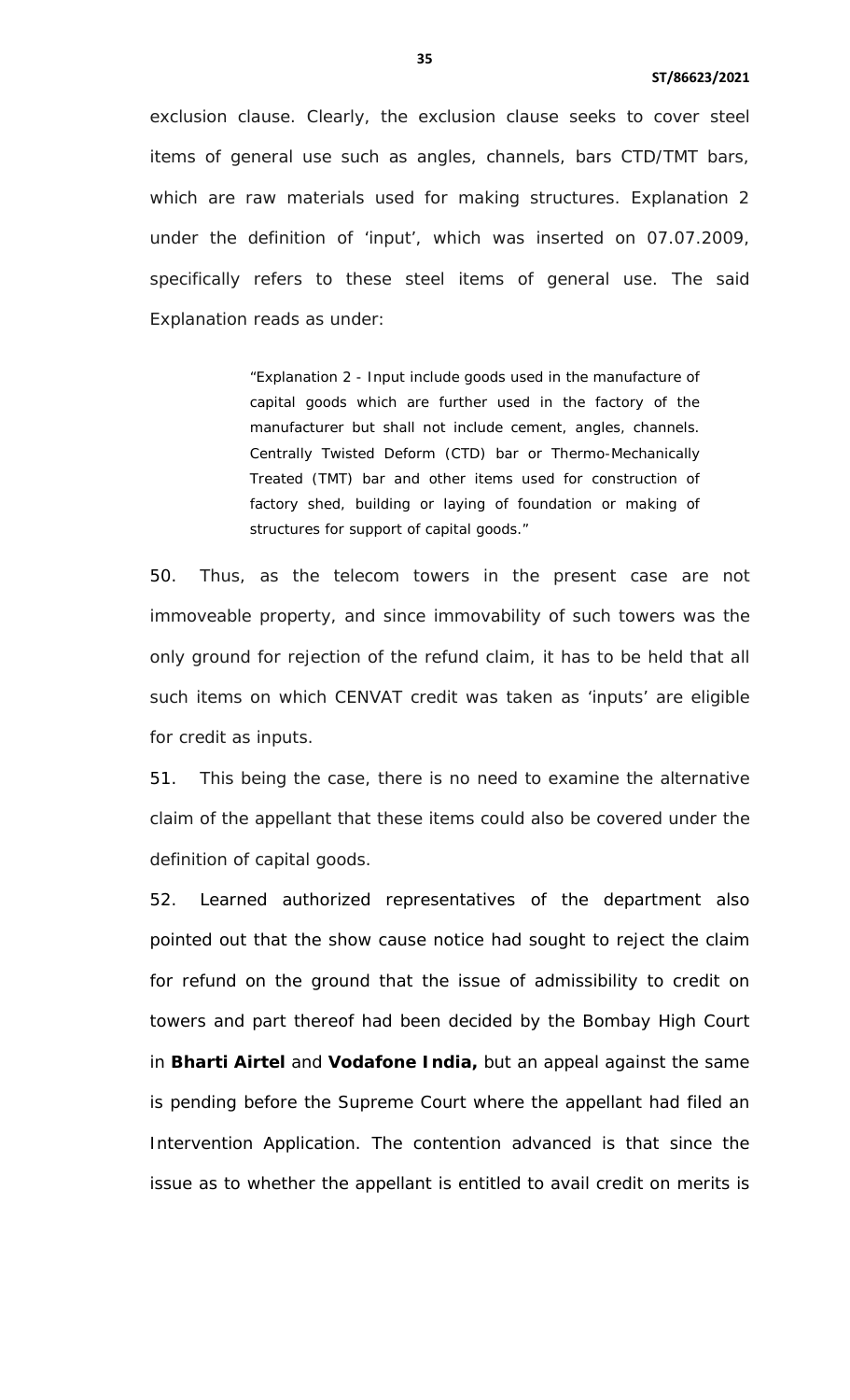pending determination in the show cause notice dated 12.3.2019 issued by the Commissioner to the appellant, the Tribunal should not decide the matter on merits.

53. A show cause notice had been issued seeking to reject the claim for refund alleging that the appellant was not entitled to avail credit on the telecom towers. The Assistant Commissioner as also the Commissioner (Appeals) adjudicated upon the claim of the appellant for entitlement to avail credit on the telecom towers. These orders have not been reviewed and no appeals have been preferred by the department on the ground that the said orders could not have examined the aspect of eligibility to credit. It is, therefore, not open to the learned authorized representatives to contend that this aspect of admissibility to credit cannot be examined by the Tribunal. This issue has been decided by the Assistant Commissioner and the Commissioner (Appeals) by elaborate findings.

54. Learned authorized representatives of the department also contended that the refund claim filed by the appellant is premature as the show cause notice dated 12.03.2019 issued under rule 14 of the 2004 Rules has not been decided.

55. It is seen that CENVAT credit was reversed by the appellant under protest without there being determination of the liability. After the credit was reversed, the appellant was advised that such a reversal was not warranted. It accordingly, applied for refund of the credit reversed by it which was a method by which such a credit that had been reversed could have been restored. This is what was observed by the Tribunal in **Usha International** vs. **Commissioner of Customs,**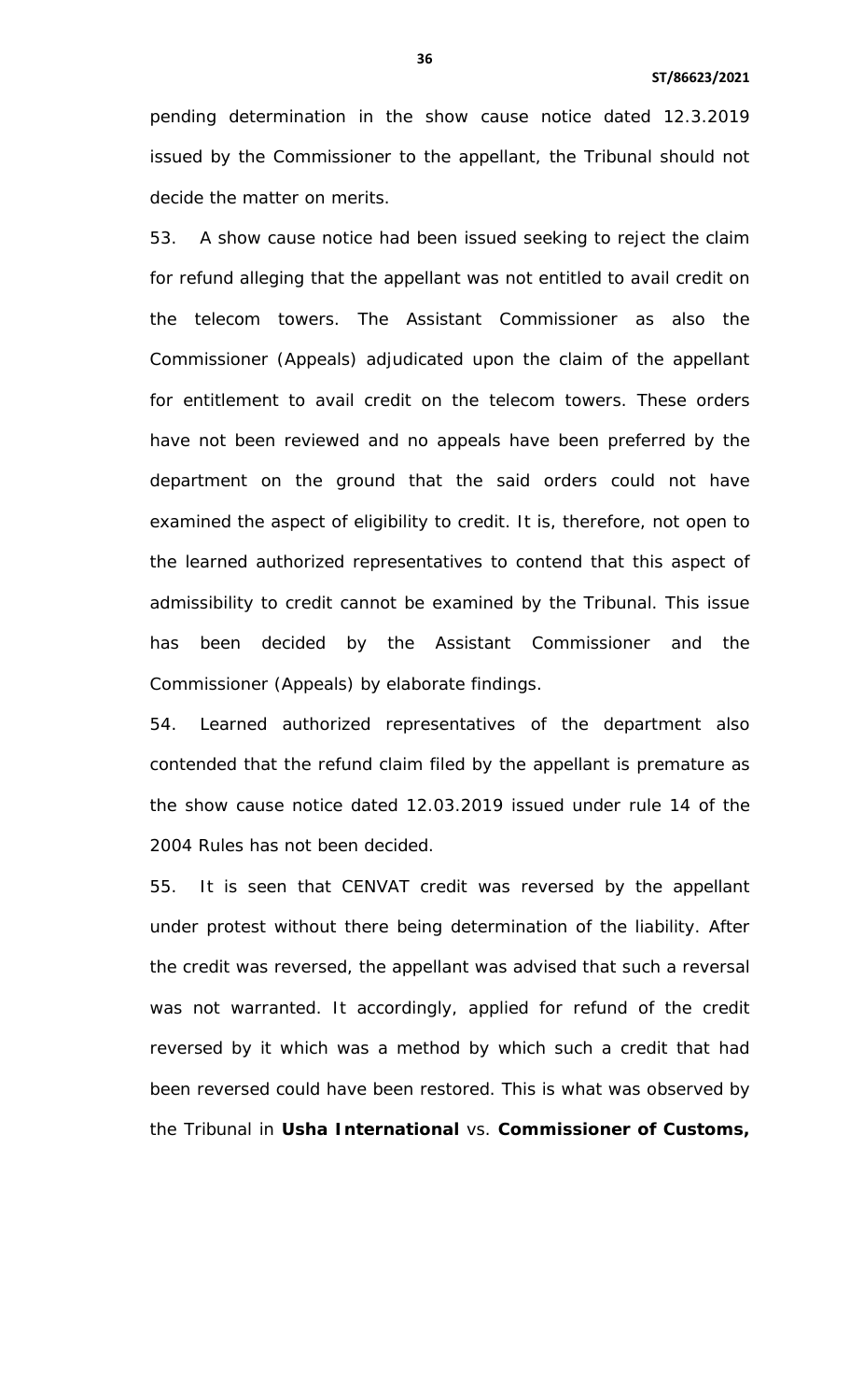**Mumbai[22](#page-29-0)**. The Tribunal held that where an assessee has reversed credit under protest, without there being any determination, such an assessee can seek restoration of such reversal by filing a claim for refund and it is impermissible for the authorities dealing with the refund claim to reject the same as being premature. For coming to this conclusion, the Tribunal relied upon the judgment of the Punjab and Haryana High Court in **Century Metal Re-cycling** vs. **Union of India[23](#page-36-0)**, wherein it was held that irrespective of whether or not the amount deposited during the course of investigation was voluntary or otherwise, there is no justification in retaining the amount unless there is an assessment and that in all such cases, the assessee is entitled to claim refund. The relevant observations of the Tribunal are reproduced below:

> "9. Shri Vipin Jain, ld. Counsel appearing for the appellant has assailed this view by citing a plethora of judgments and decisions of which two judgments, one of the Punjab & Haryana High Court and other of the Madras High Court are directly on the point. The judgment of the Punjab & Haryana High Court in the case of Century Metal Recycling Pvt. Ltd. v. Union of India - 2009 (234) E.L.T. 234 was dealing with a situation where refund was claimed of the amounts deposited in the course of investigation and there was a dispute, as in the present case between the two parties on the question whether such payments had been made voluntarily or under duress. The High Court held that the question whether the payment was voluntary or under coercion was irrelevant and that as long as there was an assessment and demand, the amount deposited could not be appropriated. The relevant paragraph of this judgment is extracted below:

> > "13. As far as the amount deposited by the petitioners is concerned, case of the petitioners is that the same was deposited under coercion. Case of the respondents was that the same was

 $\overline{a}$ 

<span id="page-36-0"></span>**<sup>22</sup> 2017 (357) E.L.T. 532**

<span id="page-36-1"></span>**<sup>23</sup> 2009 (234) E.L.T. 234**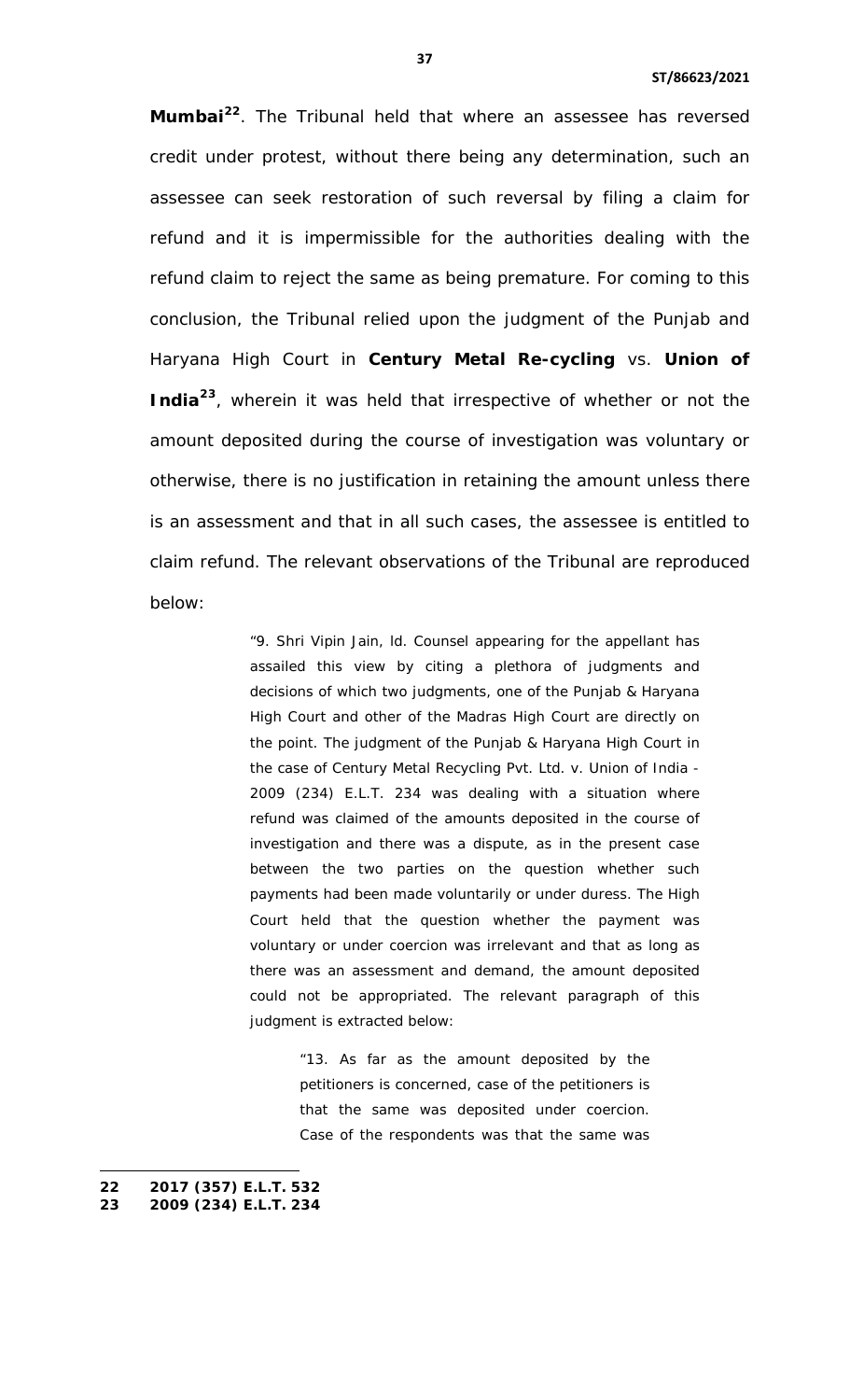deposited voluntarily. Whatever be the position, unless there is assessment and demand, the amount deposited by the petitioners cannot be appropriated. No justification has been shown for retaining the amount deposited, except saying that since it was voluntarily deposited. In view of this admitted position, the petitioners are entitled to be returned the amount paid."

A division bench of the Madras High Court in the case of Sanmar Foundaries Ltd. v. Commissioner reported in 2015 (325) E.L.T. 854 held that the revenue had no right to retain amounts deposited in the course of an investigation, unless such amounts had been paid either towards a confirmed demand or if such payments were being made in terms of Section 11A(6) of the Central Excise Act, 1944, which corresponds to Section 28(2) of the Customs Act. Various judgments, including the judgment of the Punjab & Haryana High Court were taken note of in this order. We therefore hold that the findings of the lower authorities that the claim for refund was premature is untenable.

10. Even otherwise, we find that once an application of refund has been filed before the refund sanctioning authority, the said authority is duty bound to decide the refund application one way or the other. The refund application can either be rejected or allowed in part or in full. The provisions of Section 27 do not entitle the refund sanctioning authority to return the refund application by terming the same to be premature. Therefore, the action of the Asstt. Commissioner in terming the application as premature is really an act of refusal to exercise a statutory duty to decide upon the refund application one way or the other. For this reason also, the order of the lower authorities is untenable."

56. Learned authorized representatives of the department relied on the decision of the Karnataka High Court in **Primacy Industries Ltd**. **[24](#page-36-1)**, to support the contention that the determination of eligibility to refund should be kept in abeyance till the notice deciding the issue on merits is adjudicated.

<span id="page-37-0"></span>**24 2020 (374) E.L.T. 578 (Kar)**

l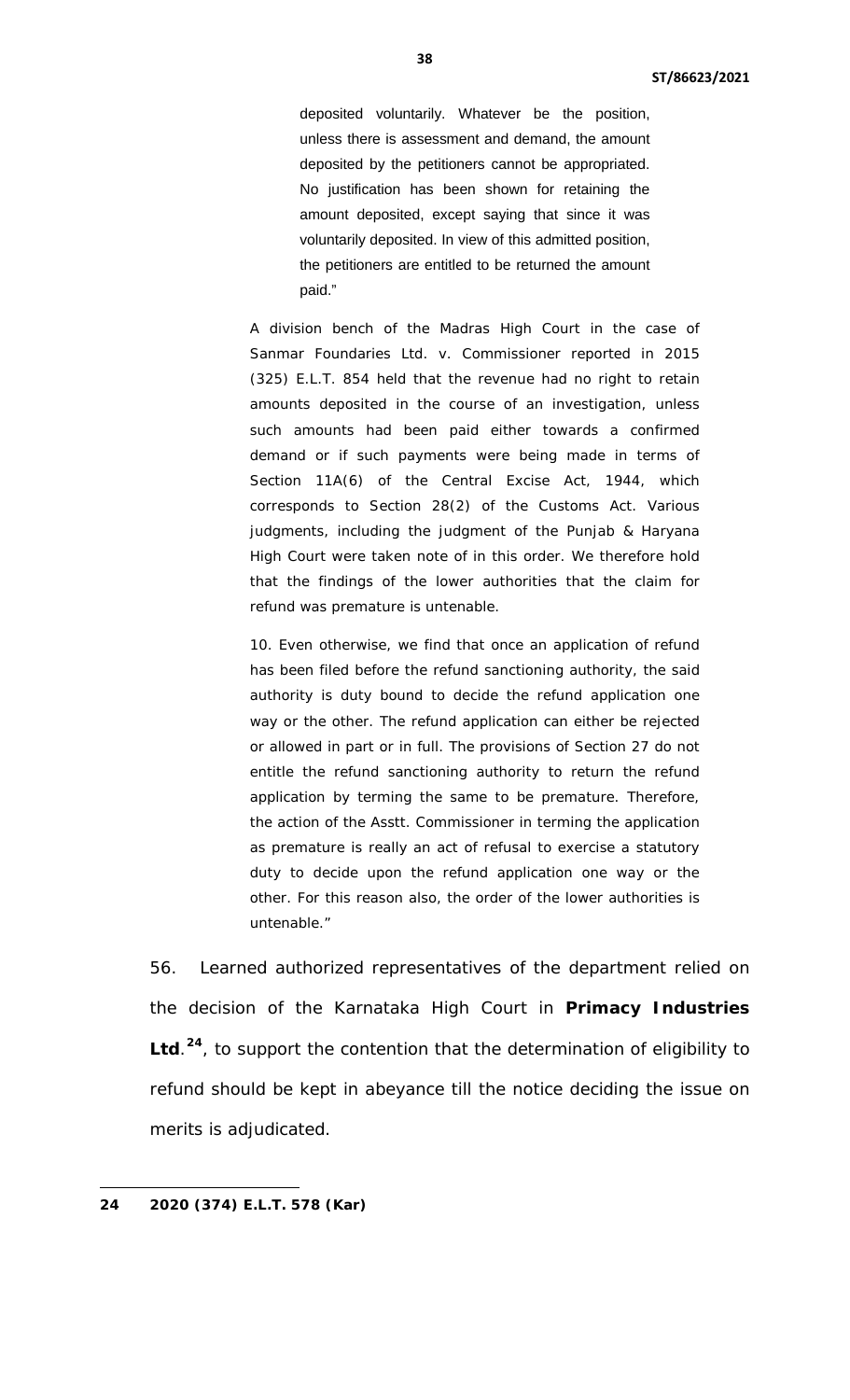57. This judgment does not help the department as the notice that was issued to reject the refund had not questioned the eligibility of the assessee to the benefit of MEIS and the assessee had challenged the notice issued seeking to reject the refund claim. In the instant case, the notice has questioned the eligibility of the appellant to avail credit on merits and consequently, there is no reason to keep the refund proceedings pending.

58. The learned authorized representatives of the department also placed reliance on the judgment of the Jharkhand High Court in **Gyan Enterprises Trade Division** vs. **Coal India Ltd.[25](#page-37-0)**. The said judgment was rendered in the context of a dispute between entities bidding for coal vis-à-vis coal manufacturers, who were claiming that excise duty was required to be paid on the value including Royalty and Stowing. The buyers of coal challenged this action of the manufacturer on the ground that the issue as to whether Royalty was a tax was pending decision before the Supreme Court and consequently, it was not permissible for the manufacturer to recover excise duty on the amount of Royalty and Stowing. It is in these facts that the High Court directed the buyers to reimburse the manufacturers of the excise duty component.

59. The aforesaid discussion would lead to the inevitable conclusion that the appellant was justified in availing CENVAT credit of central excise duty, as 'inputs', on items indicated in Part-I of the chart contained in the paragraph 43 of this decision and as 'capital goods' on the items contained in Part-II of the said chart. The appellant would,

l

**<sup>25</sup> 2017 (347) E.L.T. 65 (Jhar.)**